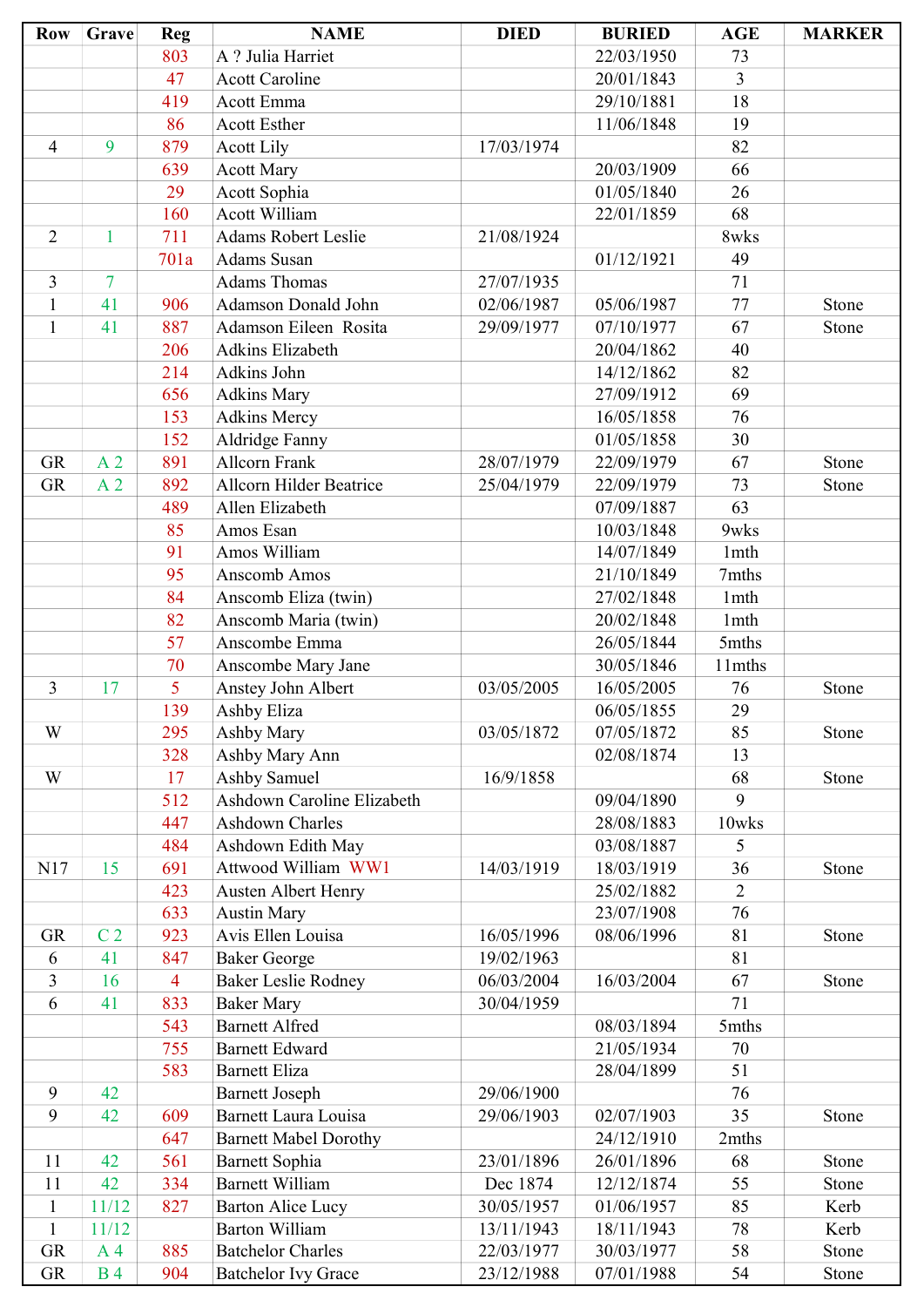| 5              | 3              |     | <b>Batchelor William</b>                              | 04/02/1932 |            | 39             |       |
|----------------|----------------|-----|-------------------------------------------------------|------------|------------|----------------|-------|
|                |                | 300 | <b>Baxton John</b>                                    | 15/09/1872 |            | 4mths          |       |
| 6              | 11             |     | Beale Louisa Rebecca                                  | 10/02/1941 |            | 76             |       |
|                |                | 488 | <b>Bellingham Emily</b>                               |            | 05/09/1887 | 46             |       |
|                |                | 342 | Bellingham George Stephen                             |            | 10/10/1875 | 5mths          |       |
|                |                | 369 | Bellingham John H                                     |            | 01/10/1877 | 42             |       |
| $\overline{3}$ | 20             | 11  | <b>Benson Clifford George</b>                         | 10/08/2007 | 24/08/2007 | 60             | Stone |
|                |                | 390 | <b>Betsworth Lizzie</b>                               |            | 13/04/1879 | 13             |       |
|                |                | 630 | <b>Bilson Mary</b>                                    |            | 08/01/1907 | 66             |       |
|                |                | 329 | <b>Bond Benjamin</b>                                  |            | 02/08/1874 | 9              |       |
|                |                | 496 | <b>Bond William</b>                                   |            | 11/03/1888 | 46             |       |
| $\tau$         | 34             | 857 | <b>Botten Elizabeth</b>                               | 18/02/1966 |            | 73             | Kerb  |
| $\tau$         | 34             | 870 | <b>Botten Sydney</b>                                  | 24/09/1970 |            | 87             | Kerb  |
| $\overline{4}$ | 22             | 801 | <b>Boulton Enoch</b>                                  | 14/03/1949 |            | 87             |       |
| Ch             |                |     | Bourne (Miss) Elizabeth                               | 26/01/1678 |            |                |       |
| Ch             |                |     | Bourne (Mrs) Elizabeth                                | 05/09/1669 |            |                |       |
| 6              | 38             | 829 | <b>Bowles Albert William</b>                          | 18/10/1957 |            | 74             |       |
| $\tau$         | 35             |     | <b>Bowles Alfred</b>                                  | 29/06/1965 | $Jul-65$   | 59             | Kerb  |
|                |                | 565 | <b>Bowles Alfred</b>                                  |            | 12/08/1896 | 9dys           |       |
|                |                | 308 | <b>Bowles Alfred Henry</b>                            |            | 29/12/1872 | $\overline{2}$ |       |
|                |                | 462 | <b>Bowles Anna</b>                                    |            | 05/04/1885 | 80             |       |
|                |                | 614 | <b>Bowles Beatrice</b>                                |            | 07/07/1904 | 21dys          |       |
|                |                | 615 | <b>Bowles Dorothy</b>                                 |            | 13/07/1904 | 1mth           |       |
| $\tau$         | 35             |     | <b>Bowles Ethel Doris</b>                             | 08/01/2000 |            | 91             | Kerb  |
|                |                | 405 | <b>Bowles Eleanor Kate</b>                            |            | 08/05/1880 | 1y10mths       |       |
|                |                | 311 | <b>Bowles Elizabeth</b>                               |            | 04/02/1873 | 78             |       |
|                |                | 237 | <b>Bowles Elizabeth F</b>                             |            | 14/05/1865 | $\overline{2}$ |       |
| $\mathbf{1}$   | $\overline{7}$ | 744 | <b>Bowles Emily</b>                                   | 22/02/1933 | 24/02/1933 | 38             |       |
| $\mathbf{1}$   | $\overline{7}$ |     | <b>Bowles Emma</b>                                    | 23/05/1939 |            | 76             |       |
|                |                | 446 | <b>Bowles Frank</b>                                   |            | 23/08/1883 | 31             |       |
|                |                | 177 | <b>Bowles Frederick</b>                               |            | 26/04/1860 | 1y3mths        |       |
| 4              | 19             | 797 |                                                       | 28/07/1947 | 01/08/1947 | 61             |       |
| $\mathbf{1}$   | $\overline{2}$ | 704 | <b>Bowles Frederick George</b><br><b>Bowles Henry</b> | 06/03/1923 |            | 64             |       |
|                |                | 362 | <b>Bowles Horace Henry</b>                            |            | 13/05/1877 | 2mths          |       |
|                |                | 389 | <b>Bowles James</b>                                   |            | 23/03/1879 | 75             |       |
|                |                |     |                                                       |            | 11/05/1879 |                |       |
|                |                | 391 | <b>Bowles John</b>                                    |            |            | 73<br>5        |       |
|                |                | 358 | <b>Bowles Louisa</b>                                  |            | 01/04/1877 |                |       |
|                |                | 654 | <b>Bowles Mabel</b>                                   |            | 19/12/1911 | 4              |       |
|                |                | 492 | <b>Bowles Mary</b>                                    |            | 24/10/1887 | 65<br>5        |       |
|                |                | 269 | <b>Bowles Rosaline Ada</b>                            |            | 30/11/1866 |                |       |
|                |                | 611 | <b>Bowles Sarah Elizabeth</b>                         |            | 24/09/1903 | 7wks           |       |
|                |                | 210 | <b>Bowles Thomas</b>                                  |            | 14/09/1862 | 1y3mths        |       |
|                |                | 344 | <b>Bowles Thomas</b>                                  |            | 14/02/1876 | 63             |       |
|                |                | 429 | <b>Bowles Walter</b>                                  |            | 03/06/1882 | 15             |       |
|                |                | 646 | <b>Bowles William</b>                                 |            | 01/09/1910 | 54             |       |
|                |                | 459 | <b>Bowles William</b>                                 |            | 26/11/1884 | 47             |       |
|                |                | 236 | <b>Bowles Young Anna</b>                              |            | 14/03/1865 | 1y5mths        |       |
|                |                | 235 | <b>Bowles Young Michael</b>                           |            | 10/03/1865 | 22             |       |
| 7              | 26             | 903 | <b>Brain Gladys Mabel</b>                             | 17/12/1984 | 21/12/1984 | 67             | Stone |
| 7              | 26             | 13  | <b>Brain Harvey Stewart</b>                           | 08/12/2007 | 19/12/2007 | 89             | Stone |
|                |                | 140 | <b>Brian Margaret</b>                                 |            | 28/09/1855 | 21             |       |
|                |                | 464 | <b>Bridges Ann</b>                                    |            | 23/06/1885 | 65             |       |
|                |                | 859 | <b>Bridges Daisy Edith</b>                            |            | 17/08/1966 | 54             |       |
|                |                | 576 | <b>Bridges Edith Alice</b>                            |            | 22/06/1898 | 5yrs           |       |
|                |                | 420 | <b>Bridges Elizabeth</b>                              |            | 23/01/1882 | $\overline{2}$ |       |
| $\overline{2}$ | 9              |     | <b>Bridges James</b>                                  | 29/03/1940 |            | 6days          |       |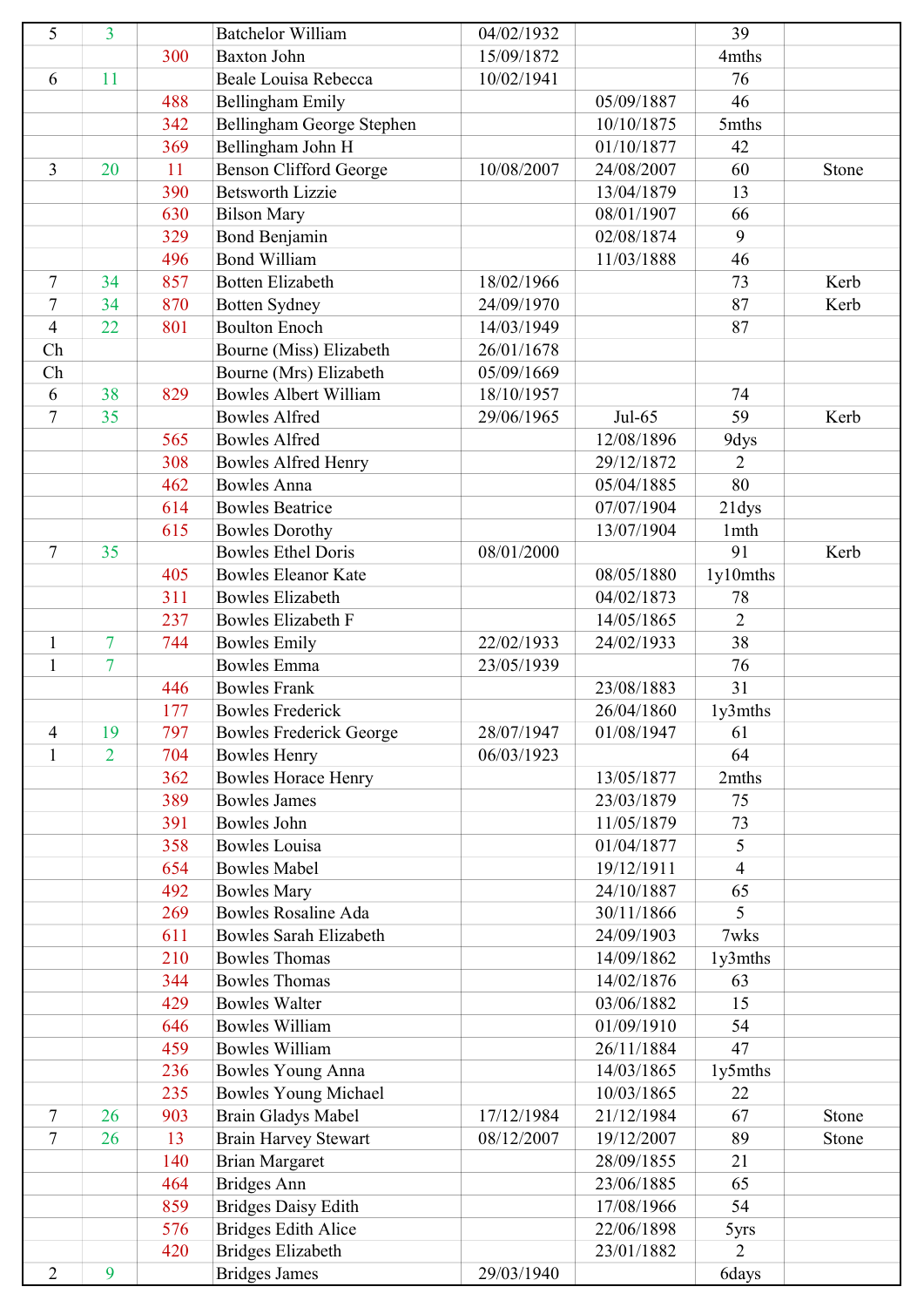|                |                | 349 | <b>Bridges Minnie</b>             |            | 18/05/1876 | 3mths          |              |
|----------------|----------------|-----|-----------------------------------|------------|------------|----------------|--------------|
|                |                | 574 | <b>Bridges William</b>            |            | 28/09/1897 | 81             |              |
|                |                | 366 | Brigden Robert                    |            | 23/09/1877 | 81             |              |
|                |                | 457 | Brigden Sophia                    |            | 05/10/1884 | 26             |              |
| 6              | 35             | 821 | <b>Brissenden Maud</b>            | 30/11/1956 | 05/12/1956 | 73             | Kerb         |
| 6              | 35             | 852 | Brissenden Robert Turrall         | 30/05/1965 | 08/06/1965 | 79             | Kerb         |
| 8              | 44             | 47  | <b>Brock Anthony Lethbridge</b>   | 21/05/2015 | 14/04/2019 | 84             | Angle        |
| 8              | 44             | 48  | <b>Brock Mollie Patricia</b>      | 21/10/2018 | 14/04/2019 | 87             | Angle        |
| 8              | 44             | 843 | <b>Brock Richard John</b>         | 14/05/1962 | 16/05/1962 | 2wks           | Angle        |
| 3              | 32             | 34  | <b>Brod Nigel</b>                 | 16/05/2016 | 01/06/2016 | 62             | Stone        |
|                |                | 197 | <b>Brotherhood James</b>          |            | 28/07/1861 | 15             |              |
|                |                | 100 | <b>Brotherhood Lucy</b>           |            | 16/09/1850 | 77             |              |
|                |                | 56  | <b>Brotherhood Rebecca</b>        |            | 17/03/1844 | 52             |              |
|                |                | 20  | <b>Brotherhood William</b>        |            | 17/02/1839 | 62             |              |
|                |                | 434 | <b>Brotherwood Albert</b>         |            | 23/09/1882 | 11mths         |              |
|                |                | 430 | Brotherwood Emily Jane            |            | 17/06/1882 | 1              |              |
| 6              | 14             | 838 | <b>Brotherwood George</b>         | 11/03/1961 |            | 84             | W Cross      |
|                |                | 170 | Brotherwood Georgina A            |            | 25/09/1859 | 24             |              |
|                |                | 357 | <b>Brotherwood Jane Caroline</b>  |            | 18/03/1877 | 2y4mths        |              |
| 6              | 14             |     | Brotherwood Mary - Ann            | Mar-42     |            | 68             | W Cross      |
|                |                | 216 | <b>Brotherwood Thomas</b>         |            | 10/01/1863 | 76             |              |
|                |                | 310 | <b>Brotherwood Thomas</b>         |            | 28/01/1873 | 54             |              |
| 1              | 37             | 874 | <b>Brough Annie</b>               | 28/12/1972 |            | 69             | Kerb         |
|                |                | 51  | <b>Brown Edward</b>               |            | 15/08/1843 | 9mths          |              |
|                |                | 361 | <b>Brown James</b>                |            | 12/04/1877 | 11mths         |              |
|                |                | 102 | <b>Brown William</b>              |            | 26/09/1850 | 45             |              |
|                |                | 249 | <b>Bryant Alice</b>               |            | 26/11/1865 | 70             |              |
|                |                | 265 | <b>Bryant James</b>               |            | 22/03/1866 | 71             |              |
|                |                | 700 | <b>Burbridge Esther</b>           |            | 15/05/1920 | 67             |              |
|                |                | 606 | <b>Burfoot Elizabeth Townsend</b> |            | 31/12/1902 | 68             |              |
|                |                | 286 | <b>Burley Anna</b>                |            | 07/04/1871 | 72             |              |
|                |                | 226 | <b>Burley Caroline</b>            |            | 25/03/1864 | 6wks           |              |
|                |                | 191 | <b>Burley Elizabeth</b>           |            | 24/03/1861 | 3              |              |
|                |                | 287 | <b>Burley Sarah</b>               |            | 17/05/1871 | 30             |              |
|                |                | 253 | <b>Burley Sarah Ann</b>           |            | 03/05/1866 | $\overline{4}$ |              |
|                |                | 814 | <b>Burton Hannah</b>              |            | 12/05/1953 | 77             |              |
|                |                | 149 | <b>Burton William</b>             |            | 03/01/1858 | 1y3mths        |              |
|                |                | 264 | <b>Butcher Ann</b>                |            | 12/12/1866 | 11             |              |
|                |                | 501 | <b>Butcher John</b>               |            | 28/08/1888 | 81             |              |
| <b>GR</b>      | C <sub>9</sub> | 932 | Butterworth John Hugh             | 05/04/1999 | 18/11/1999 | 71             | Stone        |
| GR             | C9             | 41  | Butterworth Ursula Helen Schrein  | 02/10/2017 | 03/06/2018 | 87             | Stone        |
|                |                | 205 | Card Walter Pilcher               |            | 13/04/1862 | 1y4mths        |              |
| 15             | 34             | 255 | Care Charlotte Ann                | 06/07/1866 | 09/07/1866 | 41             | Stone        |
| 15             | 34             | 524 | Care Ellen                        | 14/06/1892 | 20/06/1892 | 58             | Stone        |
| 15             | 34             | 597 | Care John                         |            | 10/12/1901 | 75             | Stone        |
|                |                | 775 | Care Kate Aylwood                 |            | 05/01/1942 | 85             |              |
| 15             | 34             | 716 | Care Mary                         | Dec-25     | 24/12/1925 | 65             | Stone        |
|                |                | 118 | Carey Terry                       |            | 14/10/1852 | 40             |              |
|                |                | 443 | <b>Carpenter Richard</b>          |            | 26/04/1883 | 72             |              |
| $\overline{2}$ | 17             | 851 | Carr Anthony Keith                |            | 28/11/1964 | 8mths          | Cross        |
| N17            | 14             | 679 | Carrell Ethel Violet Mary         | 03/04/1917 | 10/04/1917 | 5              | Scroll       |
| <b>GR</b>      | <b>B</b> 3     | 38  | Carter Freda                      | 21/10/2017 | 04/01/2018 | 88             | Wooden Cross |
| <b>GR</b>      | A <sub>3</sub> | 888 | Carter John Douglas               | 14/11/1977 | 26/11/1977 | 27             | Stone        |
| GR             | <b>B</b> 3     | 37  | Carter John Henry                 | 04/02/2008 | 14/03/2008 | 83             | Stone        |
|                |                | 234 | <b>Carter Thomas Edward</b>       |            | 26/02/1865 | 3              |              |
| 6              | 13             |     | Catt Albert                       | 29/11/1941 |            | 56             |              |
|                |                |     |                                   |            |            |                |              |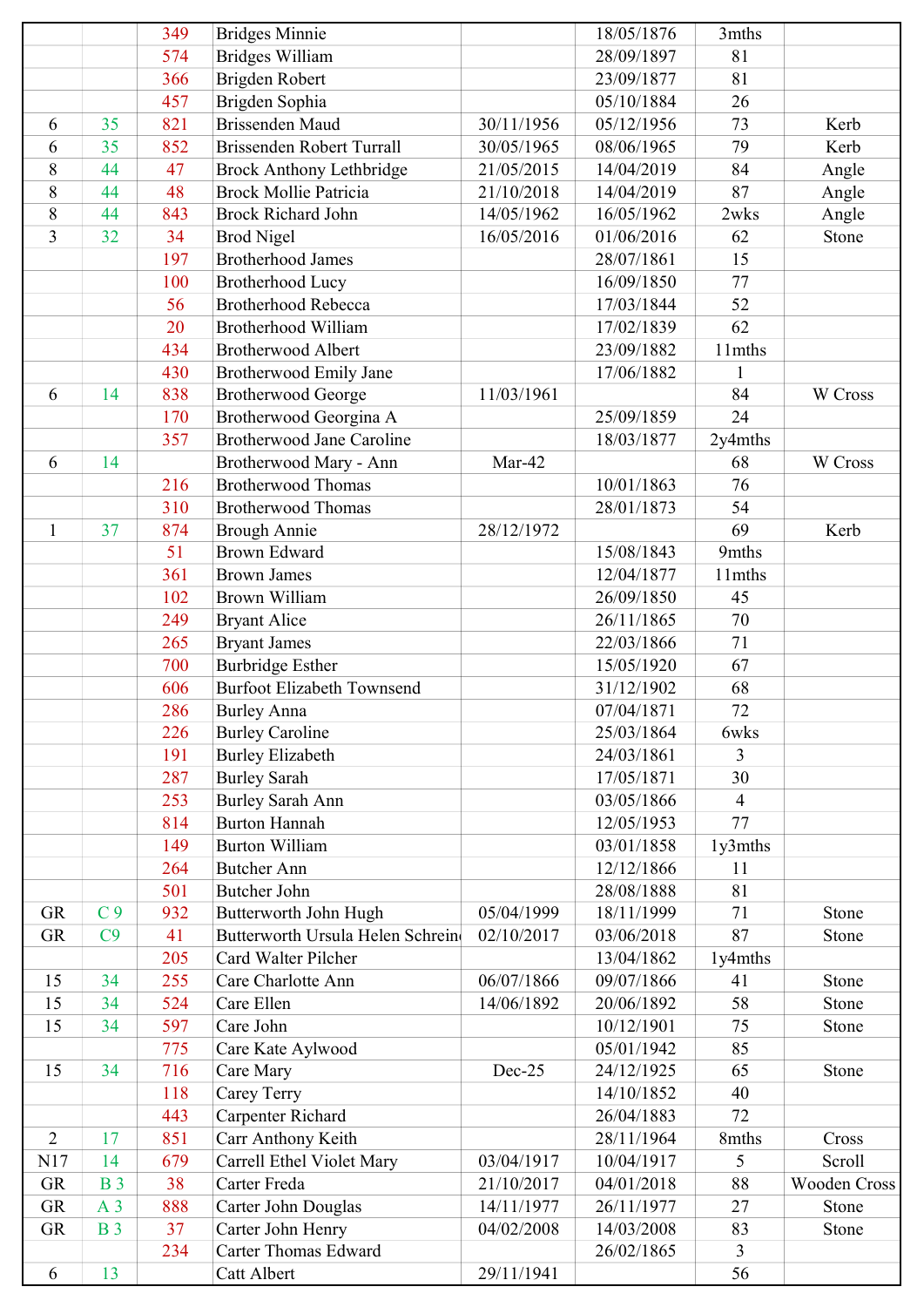|                |                | 529   | Catt Alfred William             | 21/12/1892 |            | $\overline{2}$ |       |
|----------------|----------------|-------|---------------------------------|------------|------------|----------------|-------|
| 5              | $\mathbf{1}$   | 712   | <b>Catt Amos</b>                | 26/08/1924 |            | 70             |       |
| $\overline{4}$ | 9              |       | <b>Catt Amos</b>                | 28/12/1937 |            | 54             |       |
|                |                | 356   | Catt Ann                        |            | 11/03/1877 | 56             |       |
| 6              | 44             | 898   | Catt Delia Susannah             | 20/08/1983 | 26/08/1983 | 85             | Stone |
| 6              | 44             | 842   | <b>Catt Ernest</b>              | 26/03/1962 | 30/03/1962 | 81             | Stone |
| 5              | $\mathbf{1}$   | 707   | <b>Catt Harriett</b>            | 17/01/1924 |            | 67             |       |
|                |                | 545   | Catt Harry                      | 24/03/1894 |            | 10mths         |       |
|                |                | 440   | Catt Henry                      | 25/01/1883 |            | 32             |       |
|                |                | 486   | Catt Henry                      | 11/08/1887 |            | 87             |       |
|                |                | 240   | <b>Catt Mary</b>                | 19/06/1865 |            | 34             |       |
| 6              | 40             | 831   | Catt Mary Ann                   | 13/08/1958 |            | 72             |       |
| 4              | 9              | 876   | <b>Catt Rose</b>                | 18/07/1973 |            | 86             |       |
| 6              | 22             |       | <b>Chambers Beatrice</b>        | 02/06/1945 |            | 53             |       |
| 6              | 23             | 784   | <b>Chambers Charles</b>         | 29/08/1945 | 30/08/1945 | 57             |       |
| $\mathbf{1}$   | 28             | 721   | <b>Chambers Elizabeth</b>       | 27/08/1927 | 30/08/1927 | 65             | Stone |
| 6              | 21             |       | <b>Chambers Samuel</b>          | 12/12/1944 |            | 74             |       |
|                |                | 49    | Chapman George                  |            | 23/05/1843 | 80             |       |
|                |                | 174   | Chapman Mary                    |            | 18/01/1860 | 44             |       |
|                |                | 207   | Chapman Thomas                  |            | 04/07/1862 | 77             |       |
|                |                | 60    | Charlton William                |            | 04/05/1845 | 6mths          |       |
| 10             | 37             | 393   | Chatfield Jesse                 | 15/07/1879 | 19/07/1879 | 64             | Stone |
| 10             | 37             | 427   | Chatfield Mary                  | 02/05/1882 | 05/05/1882 | 63             | Stone |
|                |                | 74    | <b>Cheesman Charles</b>         |            | 18/03/1847 | 72             |       |
| 3              | 15             | 20    | Cheesman Grace Joan             | 24/04/2010 |            |                | Stone |
| 3              | 15             | New 1 | Cheesman John Edward George     | 28/06/2002 | 11/07/2002 | 75             | Stone |
|                |                | 88    | Cheesman Robert                 |            | 12/01/1849 | 11mths         |       |
|                |                | 133   | Chene Mary                      |            | 28/03/1854 | 9mths          |       |
|                |                | 655   | Chichester Eliza                |            | 24/04/1912 | 73             |       |
|                |                | 542   | <b>Chichester Henry Manners</b> |            | 24/02/1894 | 62             |       |
| 16             | 35             |       | Chilman Edmund                  | 05/06/1925 |            | 64             | Kerb  |
| 16             | 35             | 790   | Chilman Jane                    | 10/08/1946 | 19/08/1946 | 80             | Kerb  |
| Back of        | Church         | 40    | <b>Chivers Martin</b>           | 02/03/2018 | 10/04/2018 | 74             | Tree  |
| N13            | 14             | 868   | Chope Mabel Elenor              | 26/05/1970 |            | 88             | Stone |
|                |                |       | Chope Richard                   | 23/04/1832 |            |                |       |
|                |                | 277   | Christmas Walter                |            | 04/09/1867 | 19             |       |
|                |                | 535   | Clark Ellen                     |            | 14/08/1893 | 12hrs          |       |
| 5              | $\overline{2}$ |       | Clarke Sarah Ann                | 01/03/1928 |            | 59             |       |
|                |                | 372   | Clifton Alfred                  |            | 21/10/1877 | 3              |       |
|                |                | 158   | Clifton Eliza                   |            | 04/12/1858 | 30             |       |
|                |                | 619   | <b>Clifton Fanny</b>            |            | 15/10/1904 | 55             |       |
| 7              | 39             | 837   | Clifton George Frederick        |            | 11/03/1961 | 35             | Stone |
|                |                | 528   | <b>Clifton Kate</b>             |            | 12/12/1892 | 3              |       |
|                |                | 371   | Clifton Malvina                 |            | 14/10/1877 | 1y1mth         |       |
| 27             |                | 455   | Clifton Matilda                 | 12/06/1884 | 14/05/1884 | 53             | Stone |
|                |                | 338   | Clifton Sophia                  |            | 12/07/1875 | 64             |       |
|                |                | 641   | Clifton Stephen                 |            | 06/07/1909 | 64             |       |
|                |                | 373   | Clifton Stephen                 |            | 07/11/1877 | 6y11mths       |       |
|                |                | 585   | Clifton Stephen                 |            | 25/01/1900 | 84             |       |
|                |                | 195   | <b>Clifton Susannah</b>         |            | 03/07/1861 | 50             |       |
| 27             |                | 477   | <b>Clifton Thomas Carpenter</b> | 07/07/1886 | 10/07/1886 | 68             | Stone |
| $\tau$         | 40             | 844   | Cogger Albert                   | 29/04/1962 |            | 70             | Stone |
| $\tau$         | 40             | 881   | Cogger Daisy May                | 29/10/1975 |            | 80             | Stone |
| GR             | B <sub>1</sub> | 10    | Cogger Doreen May               | 07/05/2007 | 24/05/2007 | 90             | Stone |
| <b>GR</b>      | B <sub>1</sub> | 919   | Cogger Pearl Daphne             | 18/01/1995 | 03/02/1995 | 66             | Stone |
|                |                | 402   | Cole Alfred                     |            | 17/03/1880 | $\overline{4}$ |       |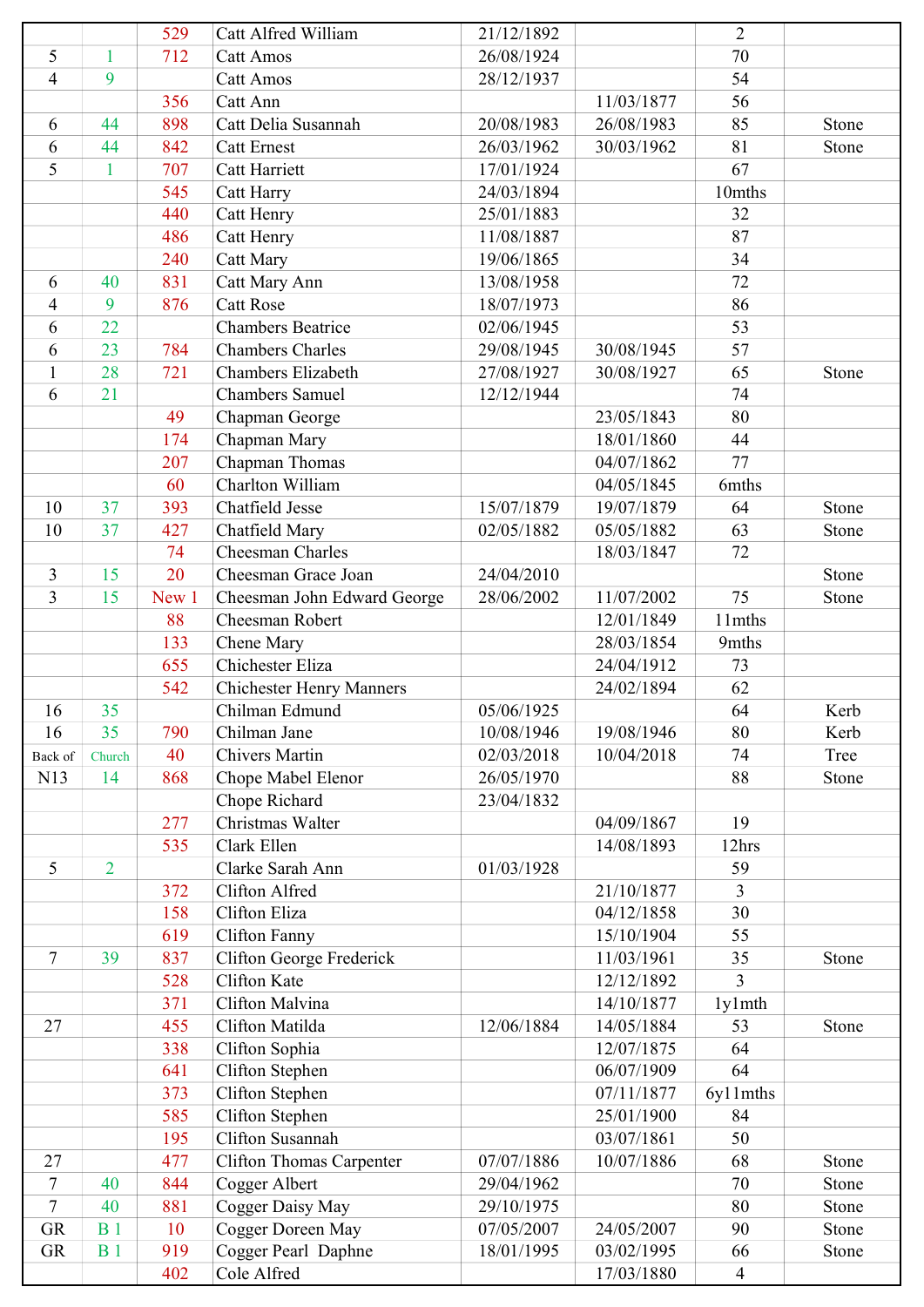|                |                          | 375            | Cole Frederick              |            | 14/01/1878 | $\overline{4}$ |        |
|----------------|--------------------------|----------------|-----------------------------|------------|------------|----------------|--------|
|                |                          | 411            | Cole George                 |            | 23/12/1880 | 2y9mths        |        |
|                |                          | 412            | Cole John                   |            | 08/01/1881 | 9              |        |
| 10             | 31                       | 285            | <b>Coles Thomas</b>         | 07/02/1871 | 11/02/1871 | 15             | Stone  |
|                |                          | 252            | Collins Abraham             |            | 27/02/1866 | 53             |        |
|                |                          | 735            | Collins Ann                 |            | 27/09/1929 | 85             |        |
|                |                          | 302            | <b>Collins Catherine</b>    |            | 22/09/1872 | 8mths          |        |
|                |                          | 751            | <b>Collins Ernest</b>       |            | 20/12/1933 | 37             |        |
|                |                          | 251            | Collins Sarah               |            | 10/02/1866 | 5wks           |        |
|                |                          | 665            | Collins Stephen             |            | 24/10/1913 | 73             |        |
|                |                          | 223            | Collins William             |            | 26/11/1863 | $\overline{2}$ |        |
|                |                          | 555            | Colvil Archie Edwin         |            | 16/03/1895 | 28             |        |
| 1              | 43                       | 893            | Convine Jonas               | 15/11/1980 | 20/11/1980 | 82             | Stone  |
| $\mathbf{1}$   | 43                       | 912            | Convine Winifred Victoria   | 24/09/1991 | 02/10/1991 | 94             | Stone  |
| 6              | $\overline{\mathcal{A}}$ | 764            | Coomber Albert              | 11/05/1938 | 15/05/1938 | 64             | Stone  |
| 6              | 43                       | 840            | Coomber Eliza               | 27/11/1961 | 01/12/1961 | 72             |        |
| 16             | 5/7                      | 776            | Coomber Florence            | 09/01/1942 | 15/01/1942 | 71             | Stone  |
| 16             | 5/7                      | 648            | <b>Coomber Frances</b>      | 03/04/1911 | 06/04/1911 | 27             | Stone  |
| 16             | 5/7                      | 683            | <b>Coomber Frances</b>      | 24/02/1918 | 28/02/1918 | 74             | Stone  |
| 16             | 5/7                      |                | <b>Coomber Frank</b>        | 24/08/1938 | 29/08/1938 | 70             | Stone  |
| 16             | 5/7                      | 785            | <b>Coomber Kate</b>         | 07/09/1945 | 13/09/1945 | 57             | Stone  |
| 6              | $\overline{\mathcal{A}}$ | 761            | <b>Coomber Rose</b>         | 08/05/1938 | 11/05/1938 | 62             | Stone  |
|                |                          | 782            | Coomber Rose Evelyn         |            | 15/05/1945 | 20             |        |
| 16             | 5/7                      | 652            | Coomber William             | 06/08/1911 | 09/08/1911 | 69             | Stone  |
| $\overline{4}$ | 17                       | 793            | Coomber William             | 21/12/1946 |            | 74             |        |
|                |                          | 438            | Cooper John                 |            | 30/12/1882 | 75             |        |
| Ch             |                          |                | Cowper Rev Stephen          | 15/07/1759 | 19/07/1759 |                | Stone  |
| <b>GR</b>      | C <sub>3</sub>           | 926            | Craissati Alexander Gregory | 27/12/1993 | 30/01/1999 | 91             | Stone  |
| <b>GR</b>      | C <sub>3</sub>           | 927            | Craissati Joan Lucy Marion  | 25/05/1998 | 30/01/1999 | 71             | Stone  |
|                |                          | 19             | Crayfoot Elizabeth          |            | 14/10/1838 | 1y6mths        |        |
|                |                          | $\overline{4}$ | Crayfoot Robert             |            | 18/05/1837 | 29             |        |
|                |                          | 46             | Crayfoot William            |            | 12/01/1843 | 82             |        |
|                |                          | 124            | Crayford Eliza              |            | 24/07/1853 | 3              |        |
| $\overline{3}$ | 24                       | 16             | Curling Mary Elizabeth      | 02/04/2010 | 19/04/2010 | 93             |        |
|                |                          | 222            | Dad ?? Joseph               |            | 26/11/1863 | 2y6mths        |        |
|                |                          | 276            | Dadson Albert               |            | 03/08/1867 | 3              |        |
|                |                          | 634            | Dadson Sarah                |            | 08/08/1908 | 77             |        |
|                |                          | 604            | Dadson William              |            | 25/10/1902 | 82             |        |
|                |                          | 409            | Dadson William Henry        |            | 30/12/1880 | 7mths          |        |
|                |                          | 137            | Dadswell John Jonah         |            | 17/12/1854 | $\overline{2}$ |        |
|                |                          | 136            | Dadswell Sarah Elizabeth    |            | 07/12/1854 | 5              |        |
| <b>GR</b>      |                          | 50             | Dalton Thomas Henry         | 31/12/2018 | 16/06/2019 | 89             |        |
|                |                          | 256            | Daly Percy                  |            | 23/07/1866 | 6              |        |
| 7              | 25                       | 907            | Davey John Antony           | Aug-87     | 03/09/1987 | 55             | Stone  |
|                |                          | 319            | Dean James                  |            | 08/10/1873 | 8wks           |        |
| Ch             |                          |                | Dering Rev Edward           | 26/10/1715 | 30/12/1715 |                | Plaque |
| $\overline{2}$ | $\overline{7}$           | 750            | Dishot Martha Josephine     | 11/09/1933 |            | 6              |        |
| 3              | 18                       | 6              | Dixon Charles Edward Daynes | 23/05/2005 | 05/07/2005 | 89             | Stone  |
| 3              | 18                       | 32             | Dixon Ellen Dora            | 30/11/2015 | 07/01/2016 | 98             | Stone  |
|                |                          | 83             | Dolden Albert               |            | 25/02/1848 | 5mths          |        |
|                |                          | 147            | Dolden Charles              |            | 27/04/1857 | 12             |        |
|                |                          | 64             | Dolden Edward               |            | 25/11/1845 | 64             |        |
|                |                          | 42             | Dolden George               |            | 14/07/1842 | 5wks           |        |
|                |                          | 119            | Dolden Harriet              |            | 19/12/1852 | 10wks          |        |
|                |                          | 67             | Dolden Jane                 |            | 22/02/1846 | 25             |        |
|                |                          | 68             | Dolden Sarah                |            | 04/03/1846 | 54             |        |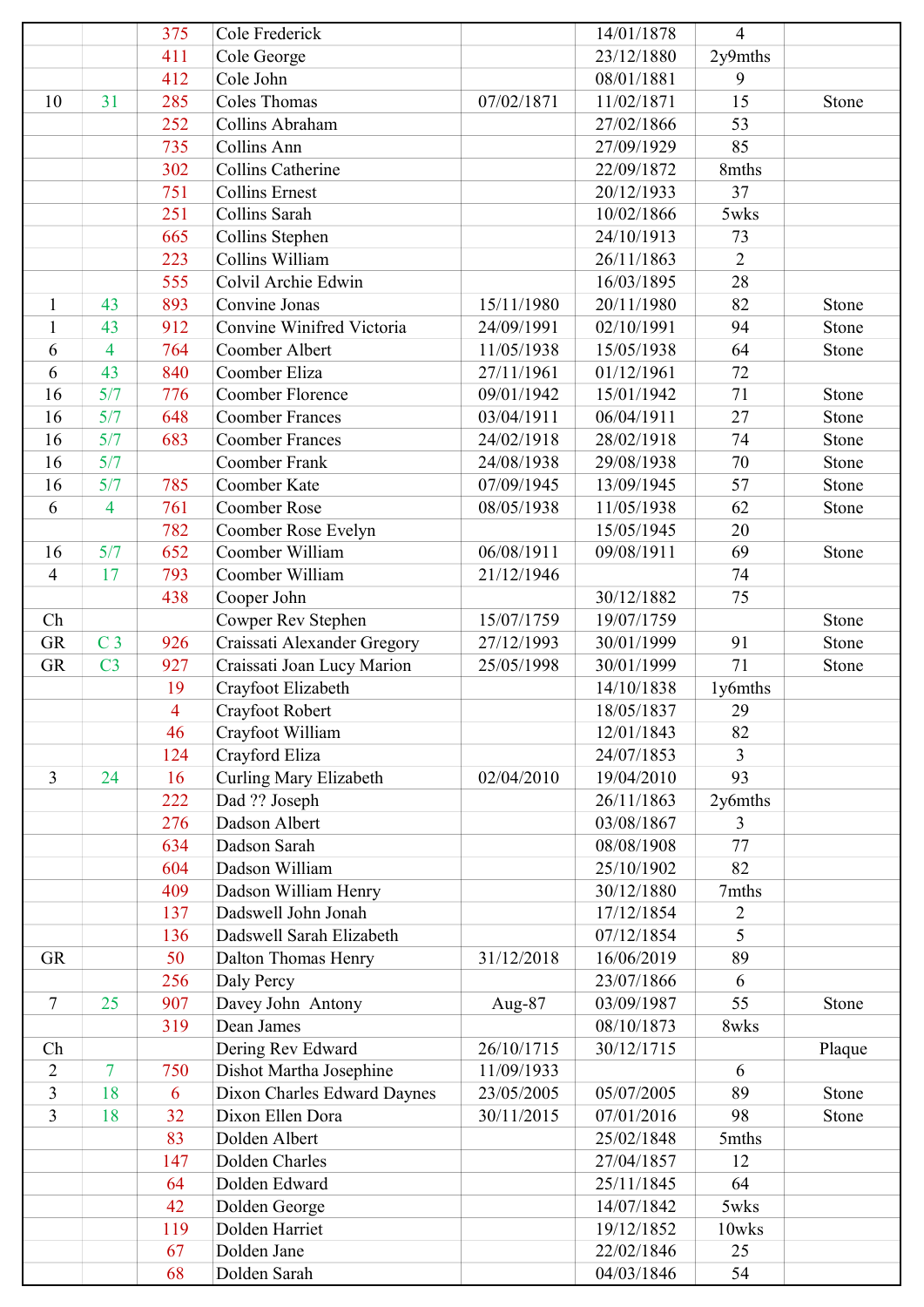|                |                | 61  | Dolden Thomas               |            | 12/05/1845 | 53             |                    |
|----------------|----------------|-----|-----------------------------|------------|------------|----------------|--------------------|
|                |                | 59  | Dolden William              |            | 12/02/1845 | 75             |                    |
|                |                | 398 | Dolding Albert              |            | 21/01/1880 | 3              |                    |
|                |                | 487 | Dolding Alfred William      |            | 13/08/1887 | 6              |                    |
|                |                | 138 | Dolding Ann                 |            | 05/01/1855 | 25dys          |                    |
|                |                | 111 | Dolding Annie               |            | 22/02/1852 | 1y10mths       |                    |
| 6              | 7              | 767 | <b>Dolding David George</b> | 03/08/1939 |            | 36             |                    |
|                |                | 511 | Dolding David Richard       |            | 13/03/1890 | 6              |                    |
|                |                | 628 | Dolding Edward              |            | 28/08/1906 | 80             |                    |
|                |                | 7   | Dolding Eliza               |            | 09/10/1837 | 5wks           |                    |
|                |                | 629 | <b>Dolding Frances</b>      |            | 08/11/1906 | 56             |                    |
| 3              | 3              | 728 | <b>Dolding Frances</b>      | 19/04/1928 | 23/04/1928 | 82             | Stone              |
|                |                | 13  | Dolding George              |            | 15/04/1838 | 6wks           |                    |
|                |                | 200 | Dolding George              |            | 27/08/1861 | 31             |                    |
|                |                | 388 | Dolding George              |            | 27/01/1879 | 71             |                    |
| 4              | 23             | 805 | Dolding George              | 06/02/1952 |            | 82             |                    |
| $\overline{2}$ | 18             | 917 | <b>Dolding Grace</b>        | 20/03/1994 | 25/03/1994 | 92             | Stone              |
|                |                | 521 | Dolding Hannah              |            | 28/01/1892 | 66             |                    |
|                |                | 103 | <b>Dolding Harriet</b>      |            | 26/10/1850 | 41             |                    |
|                |                | 689 | Dolding Henry               |            | 07/12/1918 | 33             |                    |
|                |                | 485 | Dolding James               |            | 03/08/1887 | 33             |                    |
| $\overline{2}$ | 12             | 786 | Dolding Kenneth Roy         | 13/09/1945 | 14/09/1945 | 13             | Vase               |
|                |                | 397 | Dolding Minnie Eliza        |            | 11/01/1880 | 6              |                    |
| 3              | 23             | 832 | Dolding Naomi               | 18/02/1959 |            | 84             |                    |
|                |                | 493 | Dolding Richard             |            | 22/11/1887 | 39             |                    |
|                |                | 582 | Dolding Samuel              |            | 01/04/1899 | 85             |                    |
|                |                | 406 | Dolding Sarah               |            | 10/06/1880 | 100y6mths      |                    |
|                |                | 449 | Dolding Sophia              |            | 04/10/1883 | 87             |                    |
|                |                | 571 | Dolding Sophia              |            | 11/02/1897 | 84             |                    |
|                |                | 97  | Dolding Susan Rose          |            | 03/06/1850 |                |                    |
|                |                | 254 | Dolding Susannah            |            | 06/05/1866 | 86             |                    |
|                |                | 30  | Dolding William             |            | 14/07/1840 | 9wks           |                    |
|                |                | 168 | Dolding William             |            | 02/09/1859 | 24             |                    |
|                |                | 479 | Draper Elizabeth Victoria   |            | 08/12/1886 | 1y3mths        |                    |
|                |                | 625 | Drury Harriett              |            | 18/11/1905 | 68             |                    |
|                |                | 638 | Drury Jabez                 |            | 17/11/1908 | 70             |                    |
|                |                | 416 | Dudley Ann                  |            | 12/09/1881 | 32             |                    |
|                |                | 359 | <b>Dunstall James</b>       |            | 09/04/1877 | 33             |                    |
|                |                | 305 | <b>Dunstall Mary</b>        |            | 11/10/1872 | 54             |                    |
|                |                | 296 | Dunstall William            |            | 26/06/1872 | 64             |                    |
|                |                | 224 | Easterfield Eliza           |            | 10/02/1864 | 19             |                    |
|                |                | 227 | Easterfield John            |            | 03/04/1864 | 10mths         |                    |
| 3              | 29             | 27  | <b>Edwards James Thomas</b> | 14/01/2014 | 28/01/2014 | 77             | Stone              |
|                |                | 415 | Ellis Charlotte Eliza       |            | 05/05/1881 | 29             |                    |
|                |                | 196 | Ellis Christopher           |            | 26/07/1861 | 7mths          |                    |
|                |                | 364 | <b>Ellis James</b>          |            | 18/05/1877 | $1$ w $k$      |                    |
|                |                | 363 | Ellis John                  |            | 18/05/1877 | $1$ w $k$      |                    |
|                |                | 282 | Ellis Robert Henry          |            | 08/01/1871 | 1y8mths        |                    |
|                |                | 383 | <b>Ellis Thomas</b>         |            | 02/07/1878 | 78             |                    |
|                |                | 199 | Ellis Thomas Henry          |            | 13/08/1861 | $\overline{2}$ |                    |
| 16             | 4              | 680 | Evens Sarah Ann             | 01/05/1917 | 08/05/1917 | 54             | <b>Stone Cross</b> |
|                |                | 324 | <b>Ewells Mark</b>          |            | 09/03/1874 | 8mths          |                    |
|                |                | 1   | Fever George                |            | 04/09/1836 | 2mths          |                    |
|                |                | 69  | Fever Susanna               |            | 02/06/1846 | 73             |                    |
| 3              | $\overline{2}$ | 863 | Field Daisy May             | 02/08/1967 | 07/08/1967 | 75             | Kerb               |
| $\overline{2}$ | $\overline{2}$ | 715 | Field Joyce Eva             | 22/02/1925 | 28/02/1925 | 10             | Kerb               |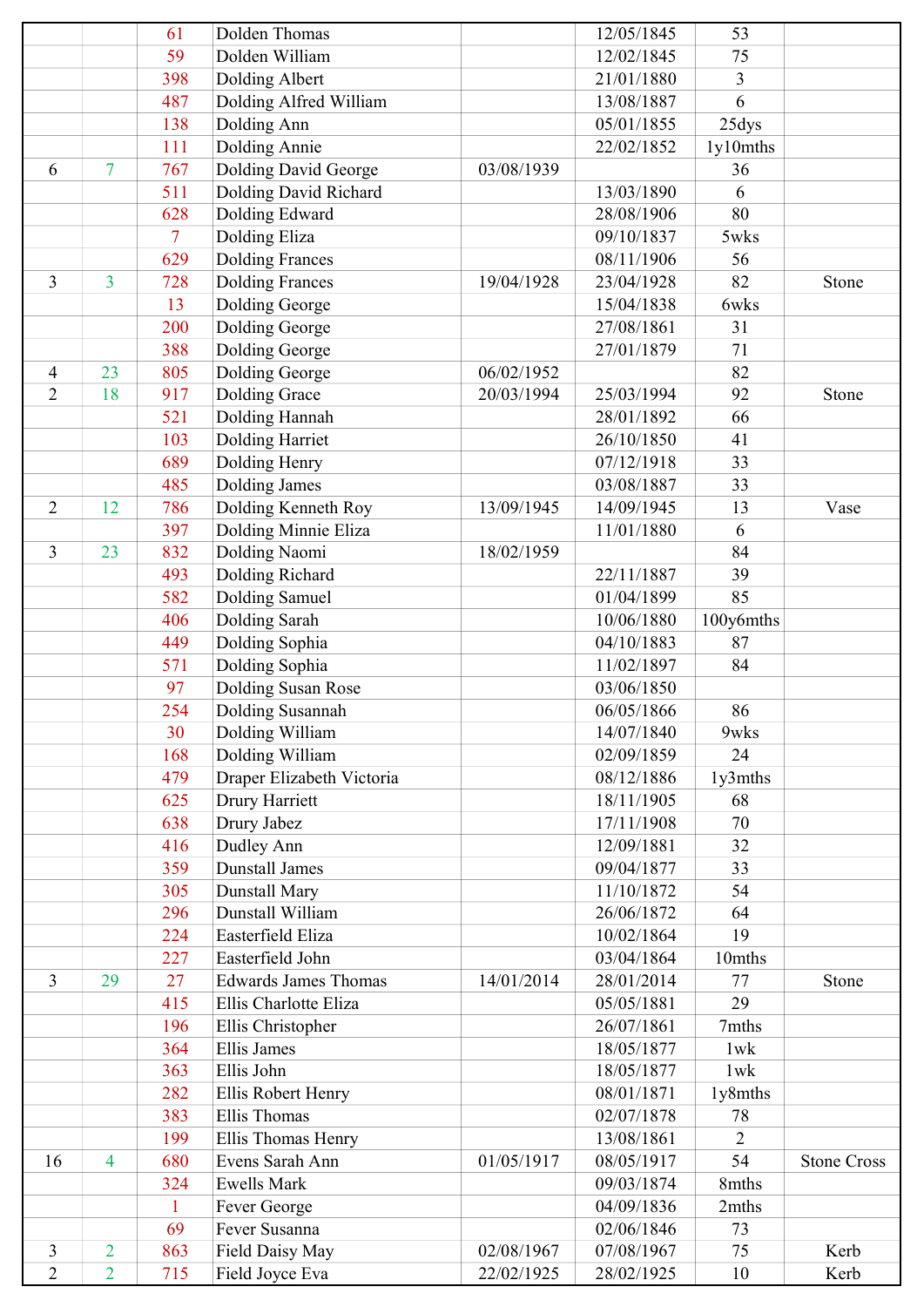|                |                | 110            | Field Michael                |            | 03/11/1851 | 76             |             |
|----------------|----------------|----------------|------------------------------|------------|------------|----------------|-------------|
| 3              | $\overline{2}$ | 872            | Field Thomas William         | 14/03/1972 |            | 83             | Kerb        |
| $\overline{7}$ | 41             | 846            | Flack Alfred William         | 21/01/1963 | 26/01/1963 | 66             | Stone       |
| $\overline{7}$ | 41             | 895            | Flack Fanny Josephine        | 01/09/1982 | 06/09/1982 | 86             | Stone       |
| $\mathbf{1}$   | 31/33          | 763            | Flack George                 | 08/05/1938 | 13/05/1938 | 74             | Stone       |
| $\mathbf{1}$   | 31/33          |                | Flack Julia Sarah            | 15/12/1934 |            | 75             | Stone       |
| 4              | 25             | 845            | <b>Fowler Charles</b>        | 18/08/1962 | 23/08/1962 | 79             |             |
| W              |                | 678            | Fowler Elizabeth             | 05/02/1917 | 10/02/1917 | 71             | Stone       |
|                |                | 613            | Fowler Elsie Violet          |            | 09/01/1904 | 7mths          |             |
| 3              | $\mathbf{1}$   | 705            | <b>Fowler James Thomas</b>   | 17/11/1923 |            | 53             |             |
| 6              | 28             | 822            | Fowler Jessie                | 07/12/1956 | 12/12/1956 | 65             | Kerb        |
| W              |                | 505            | Fowler John                  | 25/09/1889 | 28/09/1889 | 55             | Stone       |
| 6              | 27             | 807            | Fowler Lewis                 | 02/04/1952 | 05/04/1952 | 64             | Kerb        |
| W              |                | 621            | Fowler Minnie Maria          | 15/01/1904 | 20/01/1904 | 24             | Stone       |
|                |                | 299            | Fowler Richard               |            | 02/08/1872 | 68             |             |
|                |                | 267            | Fowler Sarah                 |            | 28/08/1866 | 63             |             |
|                |                | 631            | Fowler William Lewis John    |            | 25/03/1907 | 3              |             |
| 6              | 18             |                | Francis Thomas Mortimer      | 20/01/1944 | 24/01/1944 | 70             |             |
| 9              |                | $\overline{3}$ | Franks Marjorie              | 25/06/2003 | 07/07/2003 | 92             | Tree / Seat |
|                |                | 473            | Frost John Thomas            |            | 03/04/1886 | 3wks           |             |
| $\mathbf{1}$   | 40             | 894            | Fuller Alice Lucy            | 24/04/1982 | 07/05/1982 | 86             | Kerb        |
|                |                | 346            | <b>Fuller Amos</b>           |            | 14/03/1876 | $\overline{2}$ |             |
| $\mathbf{1}$   | 44             | 899            | Fuller Cyril James           | 04/03/1984 | 08/03/1984 | 63             | Stone       |
|                |                | 418            | Fuller Elizabeth             |            | 20/10/1881 | 15dys          |             |
|                |                | 159            | Fuller George                |            | 05/12/1858 | 1y9mths        |             |
|                |                | 309            | Fuller George                |            | 19/01/1873 | 3              |             |
|                |                | 497            | Fuller George                |            | 20/03/1888 | 58             |             |
| $\mathbf{1}$   | 40             | 882            | Fuller George John           | 28/12/1975 | 03/01/1976 | 81             | Kerb        |
| $\mathbf{1}$   | 44             | 29             | Fuller Joan Ellen            | 19/05/2015 | 04/06/2015 | 91             | Stone       |
|                |                | 113            | Fuller John                  |            | 03/04/1852 | 6wks           |             |
|                |                | 673            | Fuller Margaret              |            | 04/12/1915 | 75             |             |
|                |                | 156            | Fuller Sarah                 |            | 26/09/1858 | 32             |             |
|                |                | 204            | Fuller Walter                |            | 11/03/1862 | 10mths         |             |
|                |                | 475            | Funnell Ann                  |            | 29/05/1886 | 18             |             |
|                |                | 335            | <b>Funnell James</b>         |            | 03/01/1875 | 14             |             |
|                |                | 742            | <b>Funnell Leonard James</b> |            | 23/11/1932 | 28             |             |
|                |                | 706            | Gasson Ann                   |            | 24/11/1923 | 85             |             |
|                |                | 696            | <b>Gasson Robert</b>         |            | 17/01/1920 | 75             |             |
|                |                | 313            | <b>Gasson Thomas Alfred</b>  |            | 22/02/1873 | 7wks           |             |
|                |                | 835            | Gatehouse Cynthia Leonora    | 18/11/1959 |            | 6mths          |             |
| 6              | 33             | 818            | Gatehouse Samuel Henry       | 21/07/1955 |            | 57             |             |
| 6              | 15             | 777            | Giles Jane                   | 22/08/1942 | 24/08/1942 | 88             |             |
| 6              | 16             | 778            | Giles John                   | 08/09/1942 | 12/09/1942 | 71             |             |
|                |                | 560            | Giles Joseph                 |            | 10/01/1896 | 70             |             |
|                |                | 693            | Giles Sarah                  |            | 14/04/1919 | 92             |             |
|                |                | 45             | Glen Emma Rhodesia           |            | 09/01/1843 | $\overline{3}$ |             |
|                |                | 38             | Glen James                   |            | 05/04/1842 | 50             |             |
|                |                | 12             | Glen John                    |            | 18/03/1838 | 6wks           |             |
|                |                | 116            | Glen Mary                    |            | 29/07/1852 | 26             |             |
|                |                | 127            | Glen Mary                    |            | 23/09/1853 | 55             |             |
|                |                | 26             | Glen Sarah                   |            | 06/02/1840 | 16             |             |
|                |                | 175            | Glen Susan                   |            | 10/02/1860 | 33             |             |
|                |                | 45             |                              |            |            |                |             |
|                |                |                | Glen William                 |            | 09/01/1843 | 9mths<br>53    |             |
|                |                | 454            | Glenn Henry                  |            | 04/05/1884 |                |             |
|                |                | 666            | Godley David Thomas          |            | 02/01/1914 | 24             |             |
| N13            | 10             | 664            | Goosey Charles Cave          | 04/09/1913 | 07/09/1913 | 38             | Stone       |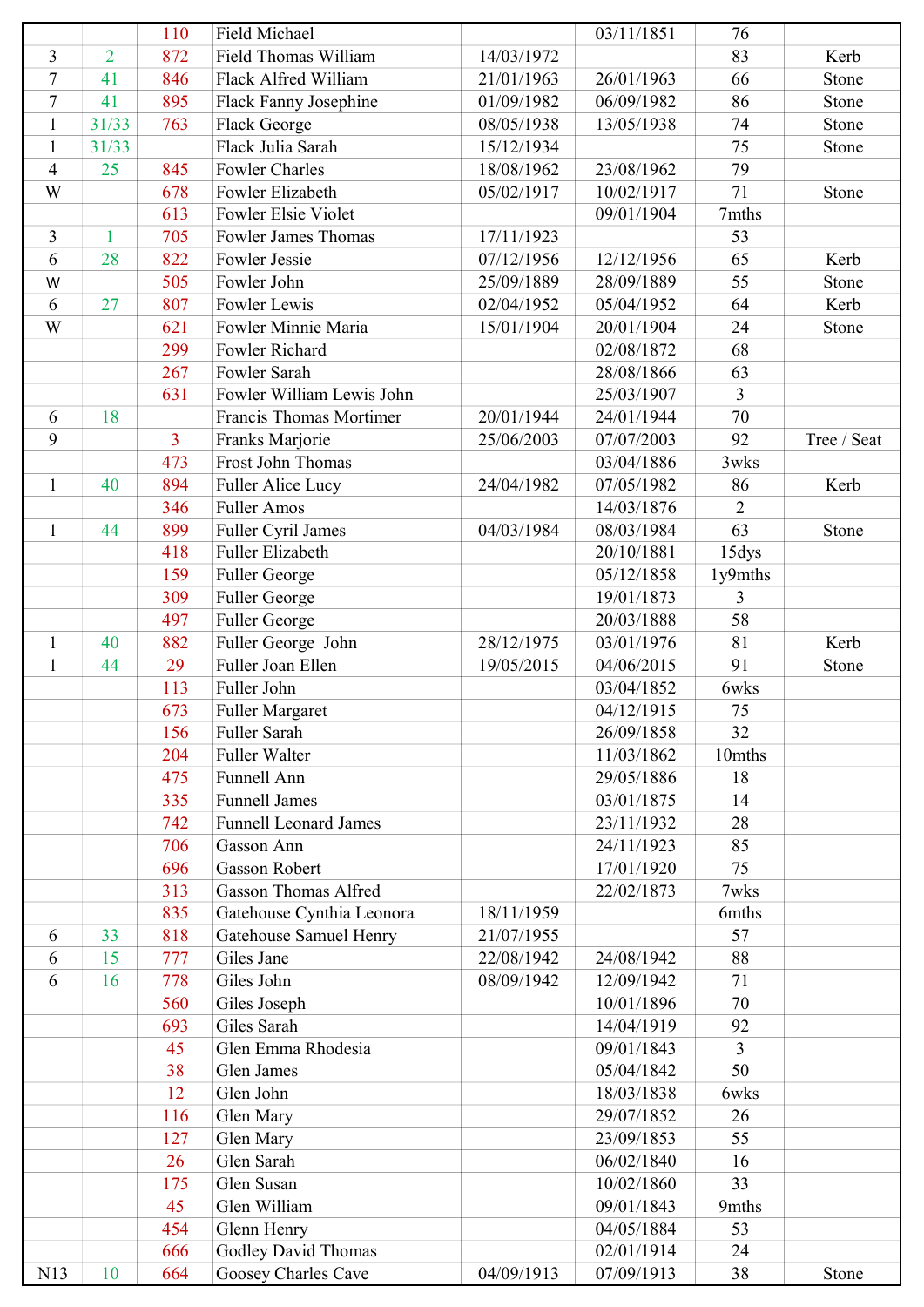|                |       | 491            | Grange William Thomas         |            | 08/10/1887 | 1y8mths        |             |
|----------------|-------|----------------|-------------------------------|------------|------------|----------------|-------------|
| $\overline{4}$ | 12    |                | Green Elizabeth Ann           | 13/06/1943 |            | 4 days         | Scroll      |
| 3              | 14    | 828            | Green Ellen Sarah             | 19/06/1957 |            | 65             |             |
| 4              | 12    |                | Green George Lewis            | 12/12/1942 |            | 29             | Scroll      |
| $\overline{3}$ | 14    | 865            | Green George Llewellyn        | 01/04/1968 |            | 74             |             |
| $\tau$         | 23    | 920            | Green William                 | 19/02/1996 | 27/02/1996 | 68             | Stone       |
| $\tau$         | 23    | 25             | Green Winifred Evelyn         | 23/07/2013 | 30/07/2013 | 81             | Stone       |
| N16            | 34    | 632            | Greenfield Richard            | 03/01/1908 | 08/01/1908 | 63             | Stone       |
| 16             | 33    | 547            | Greenfield Sarah Brotherwood  | 28/05/1894 | 01/06/1894 | 49             | Stone       |
| $\mathbf{1}$   | 26/27 | 754            | Gurr Jane                     | 15/04/1934 | 20/04/1934 | 82             | Stone       |
| $\mathbf{1}$   | 26/27 | 717            | Gurr William                  | 19/03/1926 | 23/03/1926 | 66             | Stone       |
|                |       | 526            | Hand Elizabeth                |            | 01/10/1892 | 78             |             |
|                |       | 201            | Hand John                     |            | 18/02/1872 | 68             |             |
|                |       | 144            | <b>Hand Mary</b>              |            | 02/10/1856 | $\overline{2}$ |             |
|                |       | 425            | Hand William                  |            | 07/03/1882 | 37             |             |
|                |       | 428            | Harman John Henry             |            | 03/06/1882 | $\overline{7}$ |             |
|                |       | 374            | Harris Emma                   |            | 16/12/1877 | 27             |             |
|                |       | 292            | Harris Horace                 |            | 10/03/1872 | 1y7mths        |             |
|                |       | $\overline{2}$ | Harris John                   |            | 19/11/1836 | 75             |             |
|                |       | 480            | Harris John                   |            | 05/02/1887 | 71             |             |
|                |       | 499            | Harris Mary Ann               |            | 20/06/1888 | 72             |             |
|                |       | 298            | Harris Rhoda                  |            | 28/07/1872 | 20             |             |
|                |       | 73             | Harris Thomas                 |            | 07/03/1847 | 44             |             |
| $\mathbf{1}$   | 34/36 | 930            | Harrison Mary Emily           | 22/07/1999 | 14/08/1999 | 93             | Large Cross |
| $\mathbf{1}$   | 34/36 | 806            | Harrison Mary Louisa          | 29/02/1952 | 05/03/1952 | 81             | Large Cross |
| $\mathbf{1}$   | 34/36 | 931            | Harrison Olive                | 03/12/1997 | 14/09/1999 | 73             | Large Cross |
| $\mathbf{1}$   | 34/36 | 824            | Harrison Richard Sydney       | 16/12/1956 | 19/12/1956 | 83             | Large Cross |
| $\mathbf{1}$   | 34/36 | 933            | Harrison William Ernest       | 22/04/2000 | 23/05/2000 | 89             | Large Cross |
|                |       | 157            | Hartnup George                |            | 25/09/1858 | 6wks           |             |
|                |       | 105            | Harvey Jane                   |            | 26/02/1851 | 42             |             |
|                |       | 77             | Harvey Mary jane              |            | 12/05/1847 | 10             |             |
|                |       | 63             | Harvey William Thomas         |            | 11/10/1845 | 55             |             |
|                |       | 45             | Hawken Peter Edward           | 01/06/2017 | 23/09/2018 | 76             | Tree        |
|                |       | 408            | Haycock Minnie Sarah Ann      |            | 03/10/1880 | 9              |             |
|                |       | 315            | Hayes Ann                     |            | 26/06/1873 | 76             |             |
|                |       | 11             | Hayes Elizabeth               |            | 03/02/1838 | 18             |             |
|                |       | 288            | Hayes Thomas                  |            | 19/07/1871 | 79             |             |
| N19            | 4     | 502            | Hayman Henrietta Maria        | 19/11/1888 | 22/11/1888 | 73             | Cross       |
| N19            | 4     | 504            | Hayman Rev William Edward     | 10/01/1899 | 18/01/1889 | 66             | Cross       |
| $\overline{3}$ | 5     | 740            | Heaseman John                 | 11/06/1932 | 12/06/1932 | 71             |             |
| 16             | 12    | 354            | Hedge Ann                     | 11/01/1877 | 16/01/1877 | 77             | Stone       |
| Ch             |       |                | <b>Hedges Mary</b>            | 04/07/1779 | 09/07/1779 | 52             | Plaque      |
| Ch             |       |                | Hedges Rev John A M           | 05/08/1787 | 08/08/1787 | 68             | Plaque      |
|                | 34    | 36             | Held Wolfgang                 | 11/12/2016 | 09/04/2017 | 83             | Seat        |
|                |       | 476            | <b>Hemsley Mary</b>           |            | 19/06/1886 | 66             |             |
|                |       | 232            | Henman Elizabeth              |            | 29/01/1865 | 5              |             |
|                |       | 864            | <b>Hills Bonitor Lorraine</b> |            | 22/01/1968 | 3days          |             |
|                |       | 787            | Hoath Isabella                |            | 30/09/1945 | 91             |             |
|                |       | 667            | Hoath Ivy Elizabeth           |            | 17/02/1914 | 32             |             |
| 3              | 6     | 752            | Hoath William                 | 18/01/1934 | 22/01/1934 | 91             |             |
| 6              | 31    | 816            | Hoath William Arthur          | 23/03/1955 | 28/03/1955 | 71             |             |
| $\overline{2}$ | 8     |                | Hobbs Stillborn               | Jul-35     |            |                |             |
|                |       | 146            | Hobden James                  |            | 22/02/1857 | 73             |             |
|                |       | 231            | Hobden Susannah               |            | 06/11/1864 | 75             |             |
|                |       | 62             | Hockman Harriet               |            | 22/08/1845 | 5dys           |             |
| 6              | 26    | 791            | Hodgkin Elizabeth Dorcas      | 17/10/1946 | 20/10/1946 | 71             |             |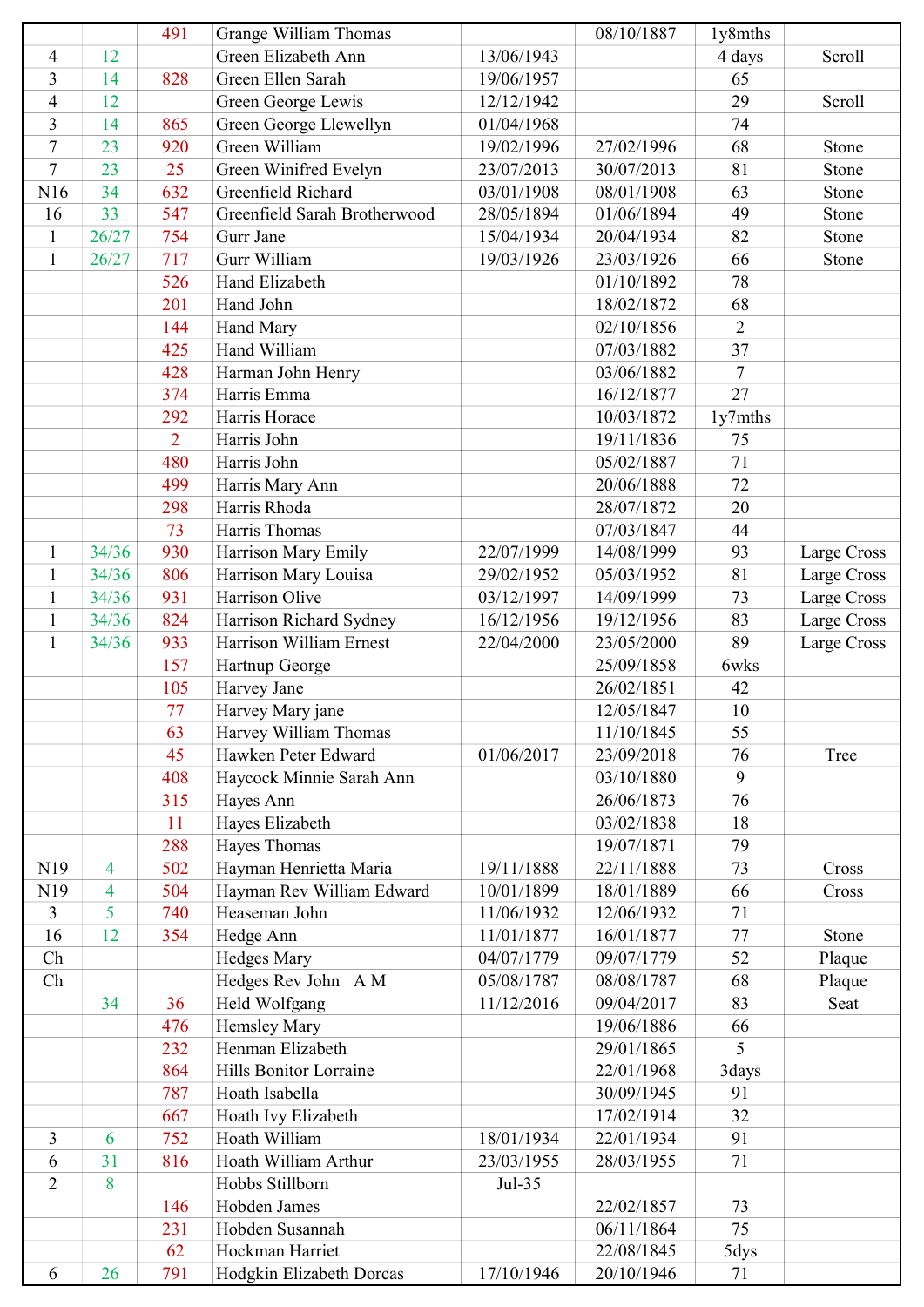| 6                   | 9              | 771            | Hodgkin Frederick WW2       | 31/08/1940 | 06/09/1940 | 64              | Wooden Cross |
|---------------------|----------------|----------------|-----------------------------|------------|------------|-----------------|--------------|
| 4                   | 21             | 800            | Hodgkin Kate                | 13/12/1948 |            | 53              |              |
| 6                   | 6              | 766            | Hodgkin William Frederick   | 08/02/1939 | 10/02/1939 | 76              |              |
|                     |                | 558            | Hodgskin Harriet            |            | 26/10/1895 | 33              |              |
| $\overline{4}$      | $\mathbf{1}$   | 706B           | <b>Hollamby George</b>      | 13/12/1923 | 18/12/1923 | 81              | Scroll       |
| 6                   | 29             | 811            | Hollings Reginald           | 15/01/1953 | 22/01/1953 | 33              | Kerb         |
| W                   | $\overline{3}$ | 808            | Holman Frederick John       | 06/06/1952 | 10/06/1952 | 79              | Kerb         |
| W                   | $\overline{3}$ | 739            | Holman Mary Ann             | 16/04/1932 | 22/04/1932 | 57              | Kerb         |
| 6                   | $\overline{3}$ |                | Holmwood William            | 14/03/1936 |            | 55              | Kerb         |
| 6                   | $\overline{2}$ | 748            | Homewood Alice              | 02/06/1933 | 07/06/1933 | 59              | Kerb         |
|                     |                | 171            | Hubble William              |            | 24/12/1859 | 15              |              |
|                     |                | 187            | Humphrey Elizabeth          |            | 23/12/1860 | 12              |              |
| 6                   | 42             | 848            | Humphrey Elsie Minnie       | 27/02/1963 | 06/03/1963 | 81              | Stone        |
| 6                   | 8              |                | Humphrey Emily Eliza        | 20/02/1940 | 24/02/1940 | 66              | Stone        |
| 15                  | 24             | 550            | Humphrey Florence Kate      | 28/10/1894 | 02/11/1894 | 15              | Stone        |
| N15                 | 24             | 662            | Humphrey Harriett           | 14/06/1913 | 18/06/1913 | 76              | Stone        |
|                     |                | 290            | Humphrey James              |            | 30/09/1871 | 55              |              |
|                     |                | 557            | Humphrey James              |            | 08/08/1895 | 80              |              |
|                     |                | 562            | Humphrey Jane               |            | 02/04/1896 | 81              |              |
| N15                 | 25             | 690            | Humphrey John               | 19/02/1919 | 22/02/1919 | 93              | Stone        |
| 15                  | 24             | 432            | Humphrey John               | 19/07/1882 | 23/07/1882 | 86              | Stone        |
| 15                  | 24             | 403            | Humphrey John William       | 05/04/1880 | 11/04/1880 | 23              | Stone        |
| <b>GR</b>           | A <sub>9</sub> |                | Humphrey Lewis              | 06/09/1967 |            | 70              | Stone        |
| 6                   | 8              | 813            | Humphrey Lewis Charles      | 19/03/1953 | 23/03/1953 | 79              | Stone        |
| $\overline{2}$      | 14             | 834            | Humphrey Maureen            | 25/07/1959 |            | 13              |              |
|                     |                | 353            | Humphrey Richard            |            | 21/10/1876 | 77              |              |
| 15                  | 25             | 284            | Humphrey Sarah              | 18/01/1871 | 22/01/1871 | 68              | Stone        |
|                     |                | 523            | Humphrey Susannah           |            | 30/04/1892 | 74              |              |
|                     |                | 186            | Humphrey Thomas             |            | 23/12/1860 | $\overline{2}$  |              |
| 6                   | 42             | 839            | Humphrey Thomas Robert      | 24/07/1961 | 28/07/1961 | 81              | Stone        |
|                     |                | 72             | <b>Hunt Henry</b>           |            | 18/01/1847 | 1 <sub>dy</sub> |              |
|                     |                | 245            | <b>Hunt Mary</b>            |            | 10/11/1865 | 57              |              |
|                     |                | 52             | Huntley Stephen             |            | 24/09/1843 | 4mths           |              |
| $\overline{4}$      | 18             | 795            | <b>Hyder James</b>          | 07/05/1947 | 08/05/1947 | 66              |              |
| $\overline{2}$      | $\overline{3}$ | 720            | Hyder Rose Eva              | 17/03/1927 |            | 5mths           |              |
|                     |                | 108            | <b>James Harriet Gripps</b> |            | 12/09/1851 | 5dys            |              |
|                     |                | 572            | James Lilly                 |            | 08/06/1897 | 8               |              |
|                     |                | 708            | James Martha                |            | 18/02/1924 | 66              |              |
|                     |                | 46             | <b>James Roger</b>          | 31/12/2017 | 28/10/2018 | 71              | Tree         |
| $\mathbf{1}$        | 31/33          | 762            | James Rose Elizabeth        | 09/05/1938 | 13/05/1938 | 71              | Stone        |
|                     |                | 109            | James William Gripps        |            | 19/09/1851 | 10dys           |              |
|                     |                | 27             | Jarrett Daniel              |            | 28/02/1840 | 54              |              |
|                     |                | 503            | Jenner Edith Rose           |            | 16/01/1889 | 7mths           |              |
| 7                   | 24             | $\overline{2}$ | Jenner Gladys               | 29/06/2003 | 09/07/2003 | 82              | Stone        |
|                     |                | 407            | Jenner William              |            | 27/08/1880 | 17dys           |              |
| $\tau$              | 24             | 911            | Jenner William Ernest       | 07/04/1990 | 19/04/1990 | 71              | Stone        |
|                     |                | 132            | Johnson Elizabeth Susanna   |            | 14/02/1854 | 23              |              |
| $\mathbf{1}$        | 3/4            |                | Jones Alfred                | 05/07/1930 | 09/07/1930 | 79              | Kerb         |
| $\mathbf{1}$        | 3/4            | 745            | Jones Alice                 | 27/04/1933 | 30/04/1933 | 58              | Kerb         |
| $\mathbf{1}$        | 3/4            | 713            | Jones Mary Ann              | 17/11/1924 | 20/11/1924 | 74              | Kerb         |
| $\overline{4}$      | $\overline{2}$ |                | Judd Ellen                  | 06/10/1927 |            | 58              |              |
| $\mathbf{1}$        | 5              |                | Judd Mary Ann               | 20/10/1927 |            | 73              |              |
|                     |                | 6              | <b>Jury James</b>           |            | 25/06/1837 | 2days           |              |
| $\overline{3}$      | 19             | 24             | Keel Alfred Henry           | 03/02/2013 | 26/02/2013 | 85              | Stone        |
|                     | 19             | 9              | Keel Joy Patricia           | 06/04/2007 | 19/06/2007 | 72              | Stone        |
| 3<br>$\overline{3}$ | 26             | 43             | Keiller Ian Lorden          | 12/06/2018 | 02/07/2018 | 95              | Wooden Cross |
|                     |                |                |                             |            |            |                 |              |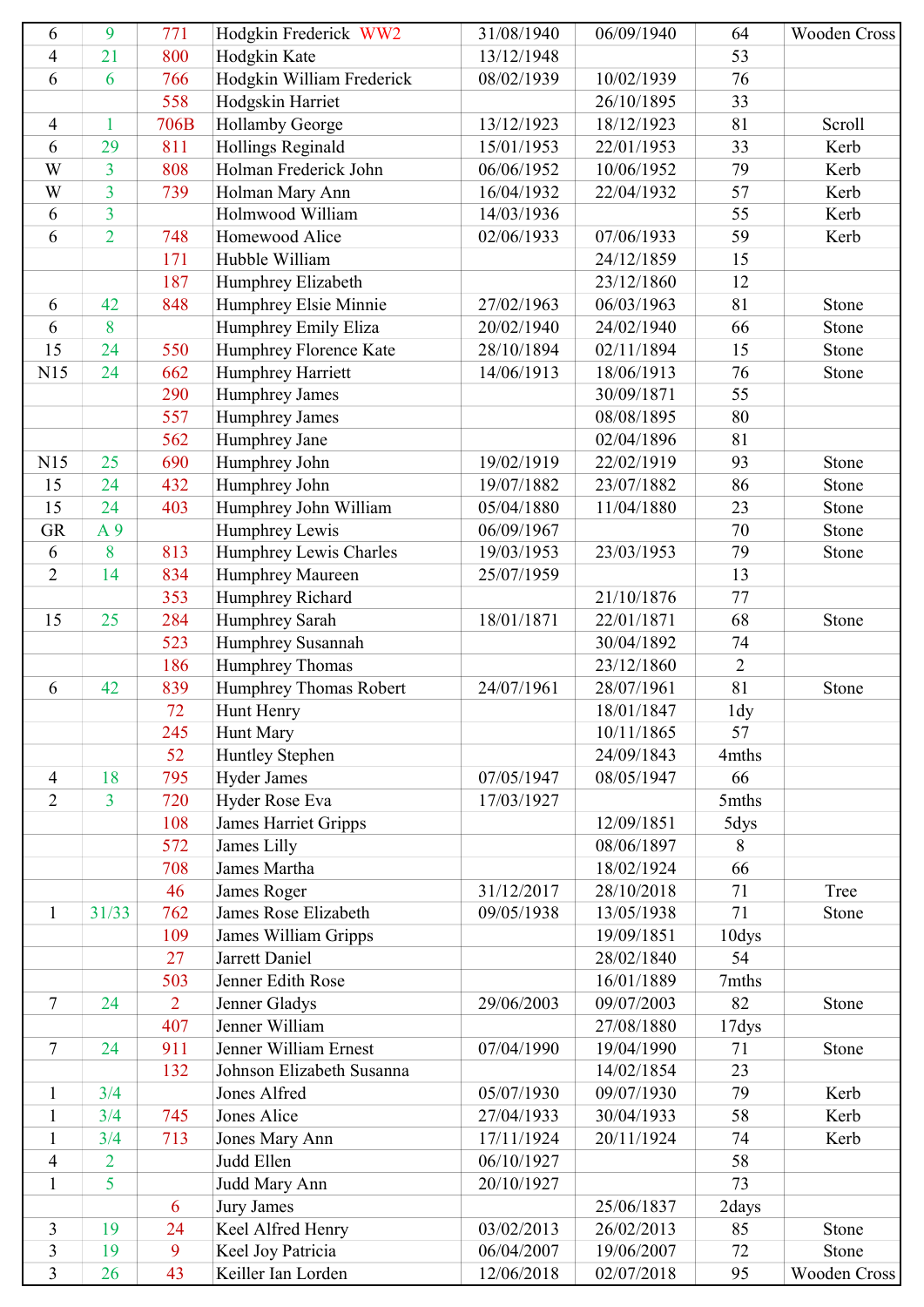| 3      | 25 | 17  | Keiller Margaret Agnes  | 26/05/2010 | 07/06/2010 | 90            |       |
|--------|----|-----|-------------------------|------------|------------|---------------|-------|
|        |    | 320 | Kemp Clason             |            | 12/10/1873 | 60            |       |
|        |    | 332 | Kemp Eliza              |            | 05/11/1874 | 51            |       |
|        |    | 370 | Kemp Jane               |            | 03/10/1877 | 52            |       |
|        |    | 470 | Kempton Harriett        |            | 11/01/1886 | 69            |       |
|        |    | 395 | Kempton Robert          |            | 16/11/1879 | 59            |       |
|        |    | 650 | King Ellen              |            | 06/07/1911 | 74            |       |
|        |    | 365 | King John               |            | 03/06/1877 | 49            |       |
|        |    | 472 | King Lawrence           |            | 03/04/1886 | 69            |       |
|        |    | 651 | Kinnell Annie           |            | 29/07/1911 | 74            |       |
|        |    | 580 | Lamb Freddy             |            | 28/09/1898 | 6mths         |       |
|        |    | 433 | Lancaster Harriet       |            | 26/07/1882 | 32            |       |
|        |    | 445 | Lancaster William Henry |            | 14/08/1883 | 3mths         |       |
|        |    | 467 | Lane James Watkin       |            | 26/09/1885 | 37            |       |
|        |    | 244 | Langridge Albert Edmund |            | 27/08/1865 | $1$ y $1$ mth |       |
|        |    | 759 | Langridge Eva           |            | 21/10/1937 | 7             |       |
|        |    | 266 | Large William           |            | 15/05/1866 | 26            |       |
|        |    | 377 | Large William Timothy   |            | 27/01/1878 | 1             |       |
|        |    | 323 | Larkin James Henry      |            | 23/11/1873 | 2mths         |       |
|        |    | 541 | Larrett Gladys Lillian  |            | 26/01/1894 | 7mths         |       |
|        |    | 351 | Laven Sarah Ann         |            | 06/09/1876 | 35            |       |
|        |    | 181 | Lawrence Adelaide       |            | 02/09/1860 | 8mths         |       |
|        |    | 774 | Lawrence Arthur Oliver  |            | 10/06/1941 | 56            |       |
|        |    | 151 | Lawrence Eliza          |            | 21/02/1858 | 5mths         |       |
|        |    | 180 | Lawrence Elizabeth      |            | 13/06/1860 | 52            |       |
|        |    | 173 | <b>Lawrence Frances</b> |            | 27/12/1859 | 40            |       |
|        |    | 215 | Lawrence George         |            | 30/12/1862 | 13            |       |
|        |    | 684 | Lawrence Isabel         |            | 20/03/1918 | 84            |       |
|        |    | 508 | Lawrence James          |            | 17/12/1889 | 66            |       |
|        |    | 325 | Lawrence John           |            | 29/04/1874 | 2wks          |       |
|        |    | 145 | Lawrence Sophia         |            | 10/01/1857 | 9mths         |       |
|        |    | 188 | Lawrence Stephen        |            | 02/02/1861 | 66            |       |
|        |    | 317 | Lawrence Walter         |            | 17/09/1873 | 33            |       |
|        |    | 155 | Lawrence William        |            | 05/07/1858 | 1y3mths       |       |
|        |    | 182 | Lawrence William        |            | 05/09/1860 | 40            |       |
|        |    | 889 | Lawton Grace Mary       |            | 22/03/1979 | 64            |       |
|        |    | 589 | Leach Edith Ellen       |            | 30/08/1900 | 16            |       |
|        |    | 676 | Leach Edwin             |            | 04/01/1917 | 6             |       |
|        |    | 549 | Leach Edwin William     |            | 25/08/1894 | 12            |       |
|        |    | 544 | Leach Ernest Robert     |            | 17/03/1894 | 23dys         |       |
|        |    | 513 | Leach Frederick Albert  |            | 12/06/1890 | 1y3mths       |       |
|        |    | 578 | Leach Lewis Frank       |            | 21/07/1898 | 14dys         |       |
|        |    | 635 | Leach Mary May          |            | 05/09/1908 | 16            |       |
| 6      | 36 | 823 | Lee Lily Gertrude       | 14/12/1956 | 19/12/1956 | 81            |       |
|        |    | 686 | Lee Mary                |            | 25/04/1918 | 26            |       |
|        |    | 799 | Lee William Charles     |            | 01/12/1947 | 69            |       |
|        |    | 280 | Lindfield Mary          |            | 11/10/1870 | 3             |       |
|        |    | 532 | <b>Linghurst Alice</b>  |            | 24/02/1893 | 85            |       |
| 26     | 20 | 129 | Lipscomb Alice          | 28/11/1853 | 02/12/1853 | 60            | Stone |
| 26     | 20 | 125 | Lipscomb Amos           | 31/07/1853 | 04/08/1853 | 20            | Stone |
| S of C |    | 278 | Lipscomb Ann            | 18/9/1870  |            | 83            | Stone |
|        |    | 33  | Lipscomb Caroline       |            | 23/08/1841 | 19            |       |
|        |    | 39  | Lipscomb Daniel         |            | 08/04/1842 | 44            |       |
|        |    | 16  | Lipscomb Ellen          |            | 11/08/1838 | 14            |       |
| 26     | 20 | 410 | Lipscomb George         | 27/12/1880 | 31/12/1880 | 87            | Stone |
| N19    | 5  |     | Lipscomb Hannah         | 23/09/1818 |            |               |       |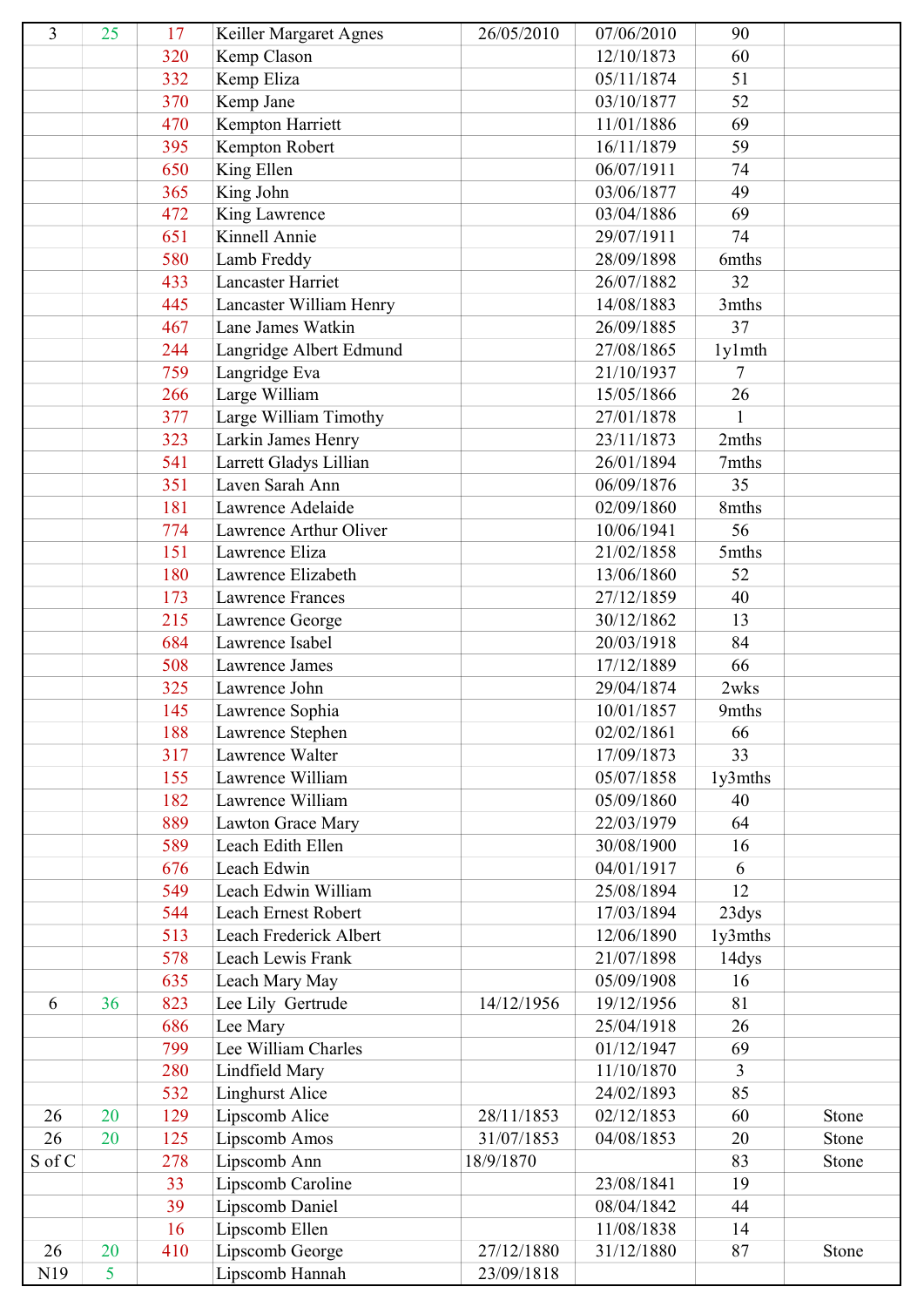|                |                | 154        | Lipscomb Hannah               |            | 22/05/1858 | 2dys           |                   |
|----------------|----------------|------------|-------------------------------|------------|------------|----------------|-------------------|
| 19             | 5              | 579        | Lipscomb Hannah               | 22/09/1898 | 26/09/1898 | 70             | Stone             |
| 26             | 21             | 458        | Lipscomb Hezekiah             | 20/10/1884 | 24/10/1884 | 54             | Railed Stone      |
|                |                | 590        | Lipscomb Lucy                 |            | 24/09/1900 | 63             |                   |
|                |                | 18         | Lipscomb Mary                 |            | 30/09/1838 | 46             |                   |
|                |                | 584        | Lipscomb Rhoda                |            | 30/12/1899 | 32             |                   |
| N19            | 6              | 554        | Lipscomb Robert               | 08/01/1895 | 11/01/1895 | 57             | Stone             |
|                |                | 601        | Lipscomb Sarah                |            | 30/04/1902 | 69             |                   |
|                |                | 131        | Lipscomb Sarah                |            | 24/01/1854 | 71             |                   |
|                |                | 172        | Lipscomb Walter               |            | 31/12/1859 | 58             |                   |
| S of C         |                | 106        | Lipscomb William              |            | 02/08/1851 | 66             | Stone             |
| $\overline{4}$ | 24             | 810        | Little Alice                  | 30/12/1952 | 31/12/1952 | 78             |                   |
|                |                | 198        | Littlie Annie Ralph           |            | 01/08/1861 | 1wk            |                   |
|                |                | 537        | Longhurst Caroline            |            | 20/09/1893 | 68             |                   |
|                |                | 242        | <b>Longhurst Thomas</b>       |            | 24/08/1865 | 57             |                   |
| 6              | 34             | 819        | Longley Alfred                | 25/09/1955 | 28/09/1955 | 75             | Stone             |
| 6              | 34             |            | Longley Harriett Annie        | 05/03/1962 | 09/03/1962 | 80             | Stone             |
|                |                | 804        | Low Louisa Emma               |            | 19/06/1951 | 92             |                   |
| $\tau$         | 32             | 861        | Low Maud Edith                | 12/01/1967 | 18/01/1967 | 69             | <b>Flat Stone</b> |
|                |                | 769        | Low Waldron Wells             |            | 07/02/1940 | 77             |                   |
| <b>GR</b>      | <b>B</b> 5     | 905        | Luck Arthur Henry Thomas      | 02/04/1987 | 21/04/1987 | 64             | Stone             |
|                |                | 567        | Luck Ellen                    |            | 28/11/1896 | 6mths          |                   |
|                |                | 507        | Luck Fanny                    |            | 07/12/1889 | 27             |                   |
|                |                | 326        | Luck Lottie                   |            | 01/07/1874 | 1y10mths       |                   |
|                |                | 603        | Luck Richard                  |            | 26/05/1902 | 5              |                   |
| <b>GR</b>      | A <sub>1</sub> | 915        | Luxford Angel Marie           | 20/06/1992 |            | 80             | Stone             |
|                |                | 331        | Luxford George                |            | 01/11/1874 | $\overline{2}$ |                   |
|                |                | 451        | Lyms William                  |            | 14/01/1884 | 63             |                   |
|                |                | 536        | Madgewick Michael Thomas      |            | 28/10/1893 | $\overline{2}$ |                   |
| <b>GR</b>      | C <sub>1</sub> | 39         | Mair Lesley Elizabeth         | 29/12/2017 | 25/02/2018 | 95             | Stone             |
| <b>GR</b>      | C <sub>1</sub> | 921        | Mair Robert Maylam            | 01/12/1995 | 29/03/1996 | 86             | Stone             |
|                |                | 303        | Malone John                   |            | 30/09/1872 | 70             |                   |
|                |                | 393        | Mann Jane Ellen               |            | 23/03/1872 | 11mths         |                   |
|                |                | 270        | Manser Sarah Ann              |            | 12/01/1867 | 1              |                   |
| 3              | 31             | 33         | Marks Michael Robert          | 04/02/2016 | 18/02/2016 | 61             | Plaque            |
|                |                | 618        | Marney Susan                  |            | 22/09/1904 | 63             |                   |
|                |                | 367        | Martin Ann                    |            | 26/09/1877 | 50             |                   |
| N22            | 8              | 441        | Martin Eliza Jane             | 08/03/1883 | 12/03/1883 | 69             | <b>Flat Stone</b> |
|                |                | 246        | Martin George                 |            | 24/02/1865 | 8mths          |                   |
| 23             | 9              | 424        | Martin Jane                   | 27/02/1882 | 04/03/1882 | 37             |                   |
|                |                | 594        | Martin Jane                   |            | 15/02/1901 | 63             |                   |
|                |                | 697        | Martin John                   |            | 13/06/1920 | 80             |                   |
|                |                |            |                               |            |            | 5              |                   |
| N22            |                | 262<br>413 | Martin Mercy<br>Martin Robert | 16/01/1881 | 05/11/1866 | 69             |                   |
|                | 8              |            | Martin Sarah                  |            | 22/01/1881 |                | <b>Flat Stone</b> |
|                |                | 213        |                               |            | 28/11/1862 | 5mths          |                   |
|                |                | 201        | Martin Thomas                 |            | 28/08/1861 | 10mths         |                   |
|                |                | 228        | Martin William Thomas         |            | 01/05/1864 | 7mths          |                   |
|                |                | 660        | May Charles                   |            | 22/05/1913 | 74             |                   |
|                |                | 531        | May Gilbert                   |            | 10/02/1893 | 9              |                   |
|                |                | 617        | May Mercy Ann                 |            | 17/09/1904 | 63             |                   |
| $\overline{4}$ | 14             |            | McDonald Sarah                | 16/12/1943 |            | 71             |                   |
|                |                | 312        | Mencer George                 |            | 12/02/1873 | 8dys           |                   |
| N26            |                | 623        | Mercer Ann                    | 12/02/1905 | 18/02/1905 | 74             | Stone             |
|                |                | 760        | Mercer Eliza                  |            | 30/11/1937 | 74             |                   |
|                |                | 517        | Mercer Harry                  |            | 16/05/1891 | 3mths          |                   |
| N26            |                | 640        | Mercer John Fielder           | 09/06/1909 | 14/06/1909 | 77             | Stone             |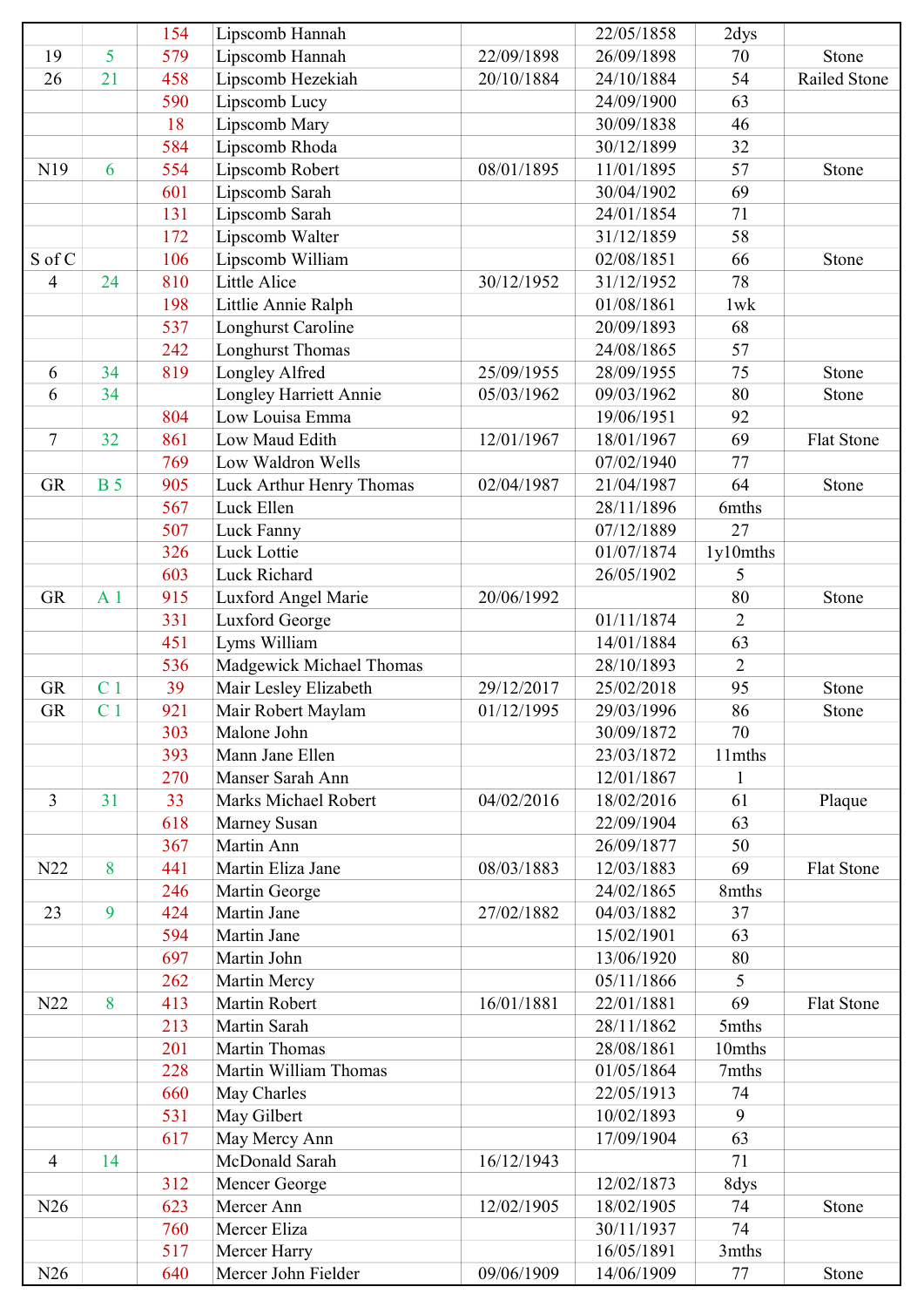| 26                |                          | 757            | Mercer Mary Elizabeth           | 19/03/1935               | 24/03/1935 | 77                  | Kerb  |
|-------------------|--------------------------|----------------|---------------------------------|--------------------------|------------|---------------------|-------|
|                   |                          | 24             | Mercer Mary Sophia              |                          | 09/10/1839 | 70                  |       |
|                   |                          | 112            | <b>Mercer Thomas</b>            |                          | 22/03/1852 | 81                  |       |
|                   |                          | 516            | Mercer Thomas                   |                          | 26/02/1891 | $\overline{2}$      |       |
| N26               |                          | 663            | <b>Mercer Thomas</b>            | 09/08/1913               | 14/08/1913 | 58                  | Kerb  |
|                   |                          | 741            | Miller Mary Ann                 |                          | 18/09/1932 | 8                   |       |
|                   |                          | 569            | Mills Caroline Emma             |                          | 29/01/1897 | 78                  |       |
| Ch                |                          |                | Mills Catherine                 | 09/06/1731               | 13/06/1731 | 76                  |       |
|                   |                          | 463            | Mills John                      |                          | 11/05/1885 | 42                  |       |
|                   |                          | 318            | Mills Richard                   |                          | 05/10/1873 | 23                  |       |
|                   |                          | 421            | Mills Richard                   |                          | 11/02/1882 | 68                  |       |
| 7                 | 36                       | 853            | Mitchell Joan Beatrice          | 30/05/1965               |            | 79                  | Kerb  |
| $\overline{7}$    | 36                       | 856            | Mitchell Roy Henry              | 31/01/1966               |            | 44                  | Kerb  |
|                   |                          | 539            | Moore Alice                     |                          | 22/11/1893 | 78                  |       |
|                   |                          | 396            | Moore Annie                     |                          | 24/12/1879 | 26                  |       |
|                   |                          | 608            | Moore Fanny                     |                          | 19/03/1903 | 77                  |       |
|                   |                          | 556            | Moore James                     |                          | 09/05/1895 | 71                  |       |
| 7                 | 28                       | 900            | Moore James William             | 13/08/1984               | 17/08/1984 | 85                  | Stone |
|                   |                          | 307            | Moore John                      |                          | 22/12/1872 | 59                  |       |
|                   |                          | 306            | Moore Minnie                    |                          | 25/10/1872 | 7mths               |       |
|                   |                          | 165            | Moore Rebecca                   |                          | 31/07/1859 | 13                  |       |
| <b>GR</b>         | C <sub>4</sub>           | 924            | Mullis Alice Amelia             | 31/03/1997               | 17/04/1997 | 86                  | Stone |
|                   |                          | 448            | Murphy Judy                     |                          | 23/09/1883 | 6                   |       |
|                   |                          | 141            | Murphy William                  |                          | 23/10/1855 | $\mathbf{1}$        |       |
|                   |                          | 89             | Neal William                    |                          | 12/04/1849 | 72                  |       |
|                   |                          | 212            | Neal William                    |                          | 06/10/1862 | 56                  |       |
|                   |                          | 382            | Neale Ann                       |                          | 17/06/1878 | 76                  |       |
| 7                 | 28                       | $\overline{7}$ | Neervoort-Moore Mary Elizabeth  | 27/12/2005               | 19/01/2006 | 85                  | Stone |
|                   |                          | 9              | Neile Mary Ann                  |                          | 15/01/1838 | 6                   |       |
|                   |                          | 31             | Noble Sarah                     | 22/11/1840               | 26/11/1840 | 29                  |       |
|                   |                          | 164            | North Elizabeth                 |                          | 06/07/1859 | 47                  |       |
|                   |                          | 348            | North Samuel                    |                          | 07/05/1876 | 70                  |       |
| <b>GR</b>         | A 8                      | 929            | Norton Pauline Edith            | 20/05/1999               | 22/06/1999 | 79                  | Stone |
| <b>GR</b>         | A 8                      | 8              | Norton Peter Ernest Falconer    | $May-06$                 |            | 91                  | Stone |
|                   |                          | 202            | Nye Caroline                    |                          | 12/01/1862 | 9dys                |       |
|                   |                          | 672            |                                 |                          | 23/10/1915 | 78                  |       |
|                   | $\overline{\mathcal{A}}$ |                | Nye Doris                       | 17/04/1934               |            | 78                  |       |
| 3<br>$\mathbf{1}$ | $\mathbf{1}$             | 703            | Nye George                      |                          |            | 68                  |       |
|                   |                          |                | Nye Louisa                      | 29/03/1921               |            |                     |       |
|                   |                          | 289<br>260     | O Neil James<br>Osborne William | 16/09/1871<br>02/09/1866 |            | $\overline{2}$<br>9 |       |
|                   |                          | 495            | Pack Edith                      | 29/02/1888               |            | 17                  |       |
|                   |                          | 98             | Pack Esther                     | 19/06/1850               |            | $\overline{2}$      |       |
|                   |                          | 219            | Pack George                     | 17/09/1863               |            | 71                  |       |
|                   |                          | 401            | Pack George                     | 08/03/1880               |            | 47                  |       |
|                   |                          | 78             | Pack Harriett                   | 06/10/1847               |            | $\overline{4}$      |       |
|                   |                          | 208            | Pack James                      | 27/08/1862               |            | 55                  |       |
|                   |                          | 32             | Pack Mary                       | 02/02/1841               |            | 36                  |       |
|                   |                          | 376            | Pack Sarah                      |                          | 18/01/1878 | 45                  |       |
|                   |                          | 35             | Pack Selina                     |                          | 07/02/1842 | 44                  |       |
|                   |                          | 490            | Pack William                    |                          | 13/09/1887 | 73                  |       |
|                   |                          | 209            | Packham Frank                   |                          | 31/08/1862 | 6wks                |       |
|                   |                          | 193            | Packham Jane                    |                          | 17/05/1861 | 70                  |       |
|                   |                          | 452            | Packham Mary Ann                |                          | 26/01/1884 | 48                  |       |
| 7                 | 42                       | 913            | Page Phyllis Muriel             | Dec-91                   | 08/01/1992 | 72                  | Stone |
|                   |                          | 414            | Palmer John                     |                          | 28/02/1881 | 78                  |       |
|                   |                          | 81             | Palmer Sarah                    |                          | 05/01/1848 | 5mths               |       |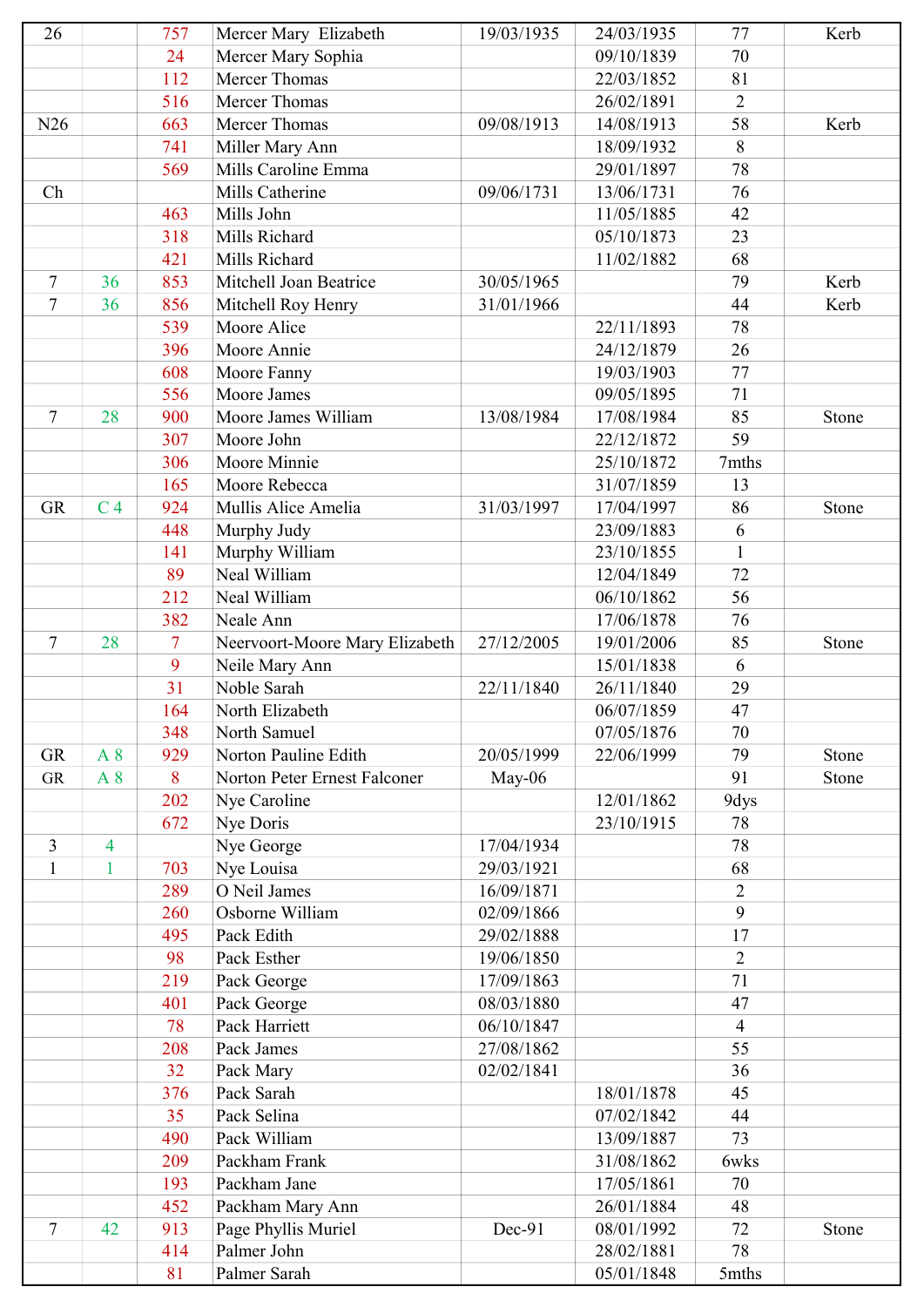|                |           | 123            | Palmer William         |            | 22/06/1853 | 19             |            |
|----------------|-----------|----------------|------------------------|------------|------------|----------------|------------|
| $\overline{2}$ | 10        | 909            | Parker George          | 20/08/1988 |            | 89             | Stone      |
| $\overline{2}$ | 10        |                | Parker Gladys Irene    | 18/11/1960 |            | 59             | Stone      |
| $\overline{2}$ | 10        | 916            | Parker Phyllis Audrey  | 17/05/1993 | 22/05/1993 | 57             | Stone      |
| $\overline{2}$ | 10        | 770            | Parker Rita May        | 05/09/1940 |            | 9              | Stone      |
| $\overline{2}$ | 10        | 31             | Parker Ronald          | 17/09/2015 | 10/10/2015 | 79             | Stone      |
|                |           | 478            | Parrish Thomas         |            | 13/11/1886 | 8wks           |            |
|                |           | 279            | Pattenden Ann          |            | 27/09/1867 | 38             |            |
|                |           | 257            | Patternden George      |            | 14/02/1866 | 10mths         |            |
|                |           | 259            | Patternden Harriet     |            | 10/07/1866 | 1wk            |            |
|                |           | 239            | Pearson Ann            |            | 27/05/1865 | 94             |            |
| 6              | 39        | 830            | Pearson Ann            | 30/11/1957 |            | 78             |            |
|                |           | 161            | Pearson Anna Maria     |            | 01/02/1859 | 6mths          |            |
| N20            |           | 218            | <b>Pearson Charles</b> | 21/05/1863 | 26/05/1863 | 35             | Stone      |
| 1              | 38        | 877            | Pearson Charles John   | 23/07/1973 | 15/08/1973 | 81             | Kerb       |
|                |           | 343            | Pearson David          |            | 01/11/1875 | 76             |            |
|                |           | 23             | Pearson Deborah        |            | 02/08/1839 | 74             |            |
| $\mathbf{1}$   | 38        | 878            | Pearson Doris          | 16/03/1974 |            | 81             | Kerb       |
|                |           | 176            | Pearson Elizabeth      |            | 01/04/1860 | 84             |            |
|                |           | 48             | Pearson Fanny          |            | 15/02/1843 | 73             |            |
|                |           | 50             | <b>Pearson Frances</b> |            | 17/06/1843 | 1y2mths        |            |
|                |           | 190            | Pearson Hannah         |            | 12/03/1861 | 3              |            |
|                |           | 194            | Pearson Harriet        |            | 10/06/1861 | 31             |            |
|                |           | 36             | Pearson Henry          |            | 27/02/1842 | 10mths         |            |
| S of C         |           |                | Pearson Isaac          | 1792       |            | 10             | Stone      |
|                |           | 183            | Pearson Isaac          |            | 01/09/1860 | 4mths          |            |
| S of C         |           |                | Pearson John           | 1839       |            |                | Flat Stone |
|                |           | 866            | Pearson John           |            | 29/06/1974 | 88             |            |
| S of C         |           |                | Pearson Peter          | 2/10/1810  | 08/10/1810 | 65             | Stone      |
|                |           | 21             | Pearson Samuel         |            | 10/03/1839 | 74             |            |
|                |           | 134            | Pearson Samuel         |            | 04/06/1854 | 60             |            |
|                |           | 80             | Pearson Sarah          |            | 30/12/1847 | 61             |            |
|                |           | 79             | Pearson Sarah Ann      |            | 17/12/1847 | 1y4mths        |            |
|                |           | 14             | Pearson Thomas         |            | 31/05/1838 | 68             |            |
|                |           | 15             | Pearson Thomas         |            | 14/07/1838 | $\overline{4}$ |            |
|                |           | $\overline{3}$ | Pearson William        |            | 04/02/1837 | 83             |            |
|                |           | 135            | Pearson William        |            | 25/06/1854 | 1y8mths        |            |
|                |           | 272            | Pearson William        |            | 19/02/1867 | 66             |            |
|                |           | 327            | Peckham Emily          |            | 12/07/1874 | 5mths          |            |
|                |           | 380            | Peckham Mary           |            | 26/05/1878 | 66             |            |
|                |           | 248            | Peckham William        |            | 20/06/1865 | 48             |            |
| <b>GR</b>      | A 7       |                | Pembroke Richard Byng  | 07/12/1967 | 1968       | 62             | Stone      |
| 7              | 22        | 922            | Phyall Ruth Elizabeth  | 03/05/1996 | 14/05/1996 | 68             | Stone      |
| $\tau$         | 22        | 928            | Phyall Victor George   | 29/04/1999 | 10/05/1999 | 72             | Stone      |
|                |           | 593            | Pierce Eileen Gladys   |            | 16/01/1901 | 5mths          |            |
|                |           | 94             | Pierson Samuel         |            | 16/10/1849 | 64             |            |
| W              |           |                | Pound Francis Robert   | 1852       |            |                | Stone      |
| W              |           |                | Pound John             |            |            |                | Stone      |
| <b>GR</b>      | <b>B6</b> | 910            | Powis David Thomas     | 11/03/1990 | 06/04/1990 | 44             | Stone      |
|                |           | 675            | Prall Alice            |            | 17/01/1916 | $\overline{7}$ |            |
|                |           | 681            | Prall Annie            |            | 22/06/1917 | 17             |            |
|                |           | 568            | Prall Celia            |            | 28/01/1897 | 50             |            |
| 6              | 25        | 788            | Prall Charlotte        | 28/03/1946 | 30/03/1946 | 82             |            |
| 4              | 6         | 749            | Prall Edward           | 05/08/1933 | 07/08/1933 | 72             |            |
|                |           | 22             | Prawl William          |            | 23/04/1839 | 79             |            |
|                |           | 54             | Prefmail George        |            | 11/12/1843 | 18             |            |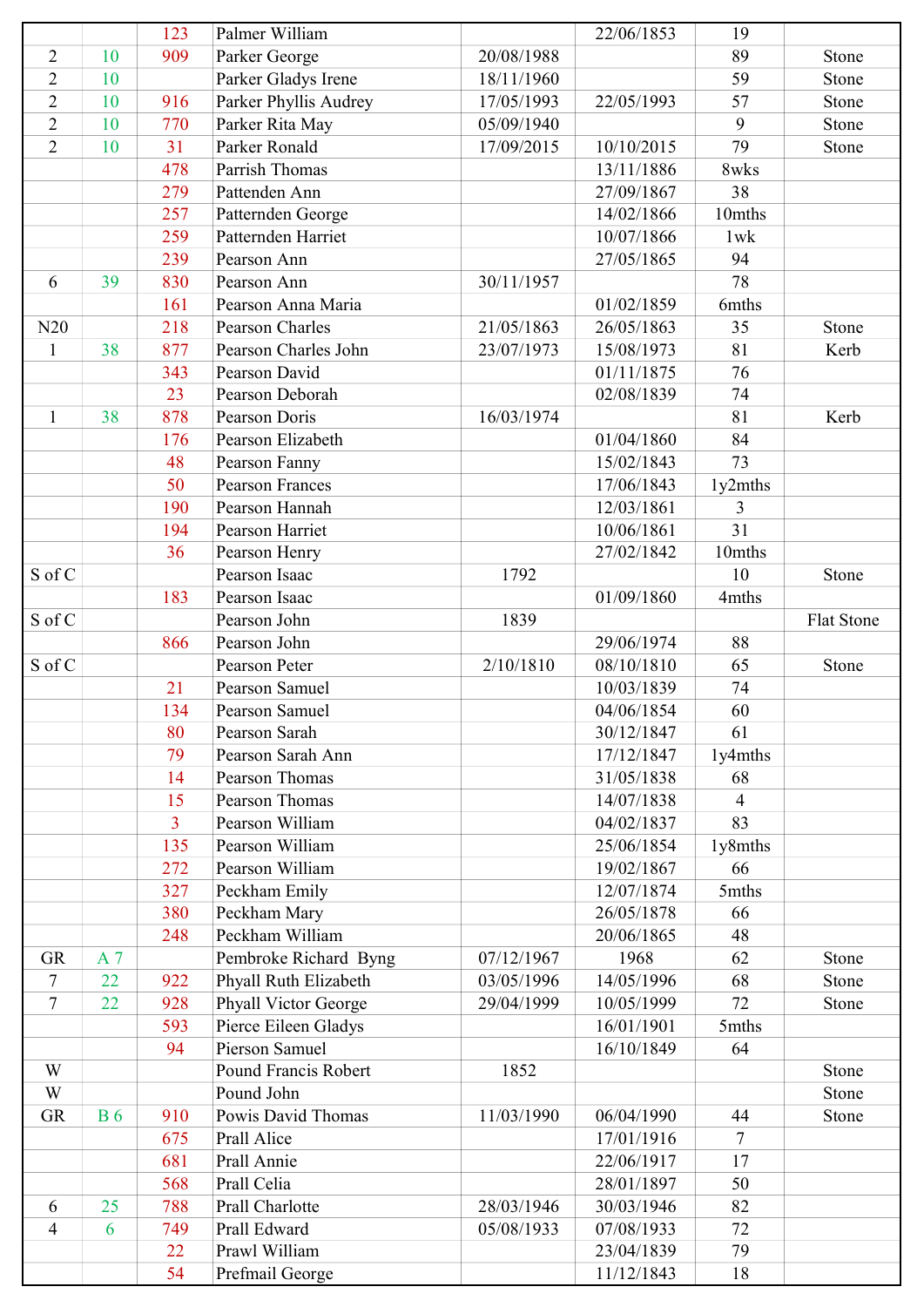|                |                | 34  | Presnell Ann                 |            | 19/01/1842 | 59             |              |
|----------------|----------------|-----|------------------------------|------------|------------|----------------|--------------|
|                |                | 44  | Presnell John                |            | 31/10/1842 | 77             |              |
|                |                | 238 | <b>Pressner James</b>        |            | 22/05/1865 | 18             |              |
|                |                | 101 | Ragin Ann                    |            | 24/09/1850 | 45             |              |
|                |                | 789 | Randall William              |            | 10/04/1946 |                |              |
| 10             | 42/43          | 581 | Ranger Adelaide              | 09/01/1899 | 13/01/1899 | 68             | Railed Stone |
| 10             | 44             | 525 | Ranger Edgar                 | 21/07/1892 | 25/07/1892 | 29             | Large Cross  |
| 10             | 42/43          |     | Ranger Mary                  | 07/04/1905 |            |                | Railed Stone |
|                |                | 241 | Ranger William               |            | 16/08/1865 | 36             |              |
| 10             | 44             | 792 | Ranger William               | 02/11/1946 | 05/11/1946 | 85             | Large Cross  |
|                |                | 468 | Read Alice                   |            | 21/10/1885 | 6mths          |              |
|                |                | 509 | Read Lizzie                  |            | 18/01/1890 | 3              |              |
| $\overline{3}$ | 28             | 23  | Redford Robert John          | 13/12/2011 | 22/12/2011 | 89             | Stone        |
|                |                | 304 | Reed Edward                  |            | 03/10/1872 | 32             |              |
|                |                | 275 | Reed Stephen                 |            | 26/05/1867 | 79             |              |
| $\overline{4}$ | 16             | 794 | Regan Bertha Lilian          | 01/11/1946 | 04/11/1946 | 49             |              |
| 6              | 17             |     | Rhodes Ann Louisa            | 08/12/1942 |            |                |              |
| $\mathbf{1}$   | 9              |     | <b>Rhodes George</b>         | 01/05/1942 |            | 69             |              |
|                |                | 43  | Richard Sophia               |            | 22/08/1842 | 58             |              |
|                |                | 340 | Richards Edwin Peter         |            | 21/09/1875 | 45             |              |
|                |                | 316 | Richards Frank               |            | 14/09/1873 | 3              |              |
|                |                | 96  | Richards George              |            | 14/01/1850 | 72             |              |
|                |                | 189 | Richards John                |            | 10/03/1861 | 77             |              |
|                |                | 229 | Richards John                |            | 29/07/1864 | 9              |              |
|                |                | 439 | Richards John                |            | 31/12/1882 | 62             |              |
|                |                | 642 | Richards Sophia              |            | 06/01/1910 | 77             |              |
|                |                | 345 | Richards Thomas              |            | 18/02/1876 | 69             |              |
|                |                | 527 | Richman Sarah                |            | 19/10/1892 | 86             |              |
| 6              | 19             |     | <b>Ricketts Ernest Percy</b> | 02/03/1944 | 06/03/1944 | 60             |              |
| $\tau$         |                |     | Roberts Leslie Edward        | 23/09/2004 |            | 68             | Tree         |
|                |                | 602 | Rogers Elsie Rose            |            | 31/05/1902 | $\overline{4}$ |              |
|                |                | 605 | Rogers George Edward         |            | 24/12/1902 | 1y6mths        |              |
|                |                | 474 | Rogers Henry                 |            | 06/05/1886 | 54             |              |
|                |                | 586 | Rogers Sarah                 |            | 03/02/1900 | 65             |              |
|                |                | 330 | Roots Jane                   |            | 20/08/1874 | 28             |              |
|                |                | 5   | <b>Russel Henry</b>          |            | 02/06/1837 | 20             |              |
|                |                | 671 | <b>Russell Frank</b>         |            | 19/06/1915 | 58             |              |
|                |                | 519 | Russell Frederick William    |            | 16/01/1892 | 36             |              |
|                |                | 566 | Rye Ann                      |            | 12/11/1896 | 84             |              |
|                |                | 71  | Rye George Henry             |            | 11/01/1847 | 2y6mths        |              |
|                |                | 233 | Rye William                  |            | 17/02/1865 | 56             |              |
|                |                | 779 | <b>Sanders Charles</b>       |            | 07/02/1944 | 75             |              |
|                |                | 65  | Sanders William              |            | 25/01/1846 | 82             |              |
|                |                | 659 | Sandford Charles             |            | 25/01/1913 | 72             |              |
|                |                | 417 | Sandford George              |            | 03/10/1881 | 71             |              |
|                |                | 612 | Sandford Rhoda               |            | 24/10/1903 | 64             |              |
| <b>GR</b>      | B <sub>2</sub> | 914 | Sands Albert Edward          | 03/01/1992 | 31/01/1992 | 79             |              |
| W              | 5              | 695 | Sands Charles                | Dec-19     | 03/01/1920 | 82             | Kerb         |
|                |                | 352 | Sands Charles                |            | 11/10/1876 | 13             |              |
|                |                | 442 | Sands Henry Arthur           |            | 17/03/1883 | 1y6mths        |              |
|                |                | 869 | Sands Mabel                  |            | 12/08/1970 | 58             |              |
| W              | 5              | 643 | Sands Martha Phoebe          | 19/02/1910 | 23/02/1910 | 71             | Kerb         |
| W              | 4              | 709 | Sands Richard                | 24/04/1924 | 26/04/1924 | 57             | Stone        |
| W              | 4              | 812 | <b>Sands Rose</b>            | 13/02/1953 | 17/02/1953 | 80             | Stone        |
| 1              | 30             | 768 | Sanford Alice Jane           | 10/01/1940 | 13/01/1940 | 69             | Kerb         |
| 6              | 24             | 783 | Sanford Charles              | 07/08/1945 | 10/08/1945 | 77             |              |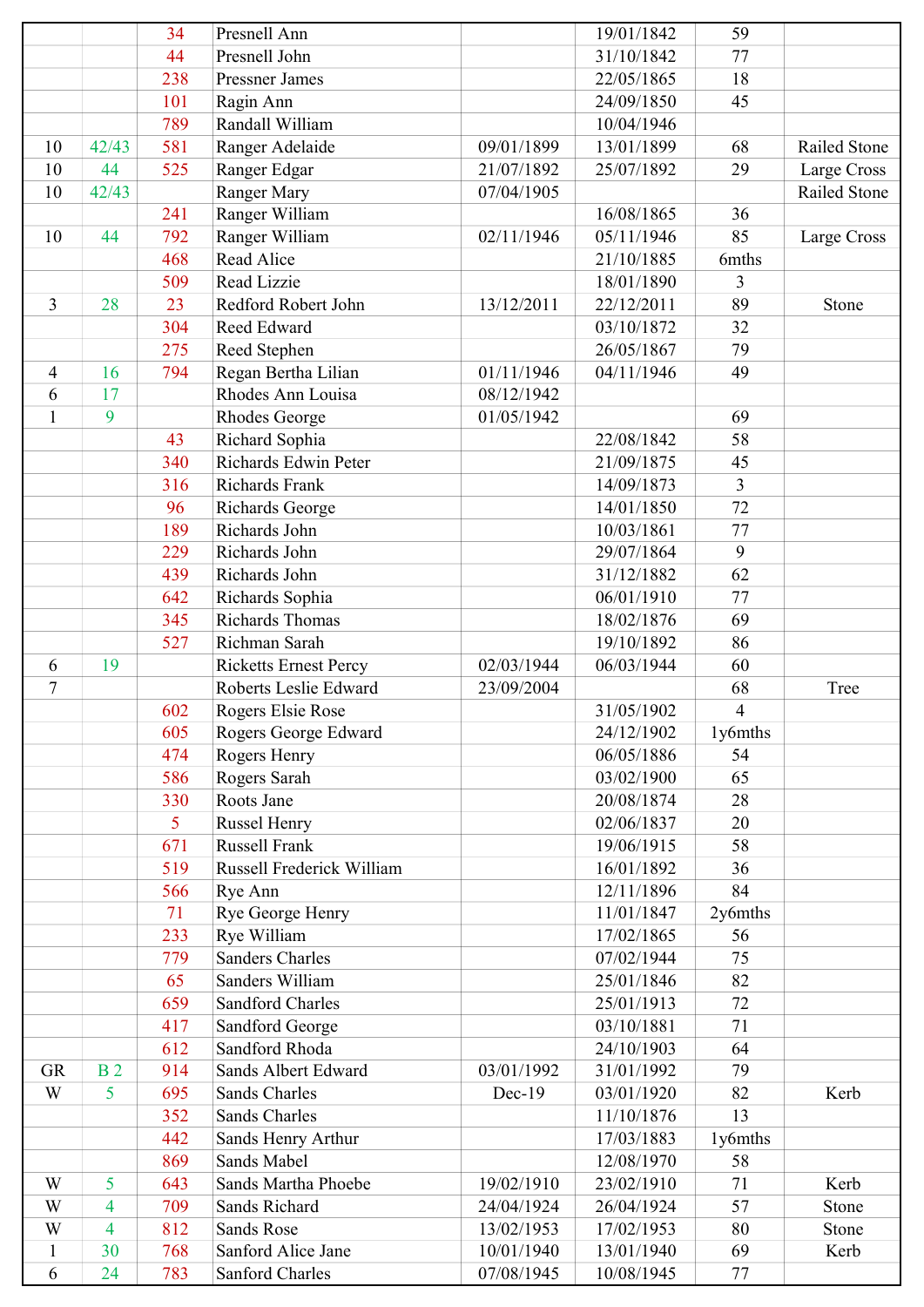| $\mathbf{1}$   | 29             |     | Sanford Rose Annie                               | 14/04/1931 |            | 40       | Cross              |
|----------------|----------------|-----|--------------------------------------------------|------------|------------|----------|--------------------|
| N22            | 6/7            | 718 | Saunders Eliza Jane                              | 23/04/1926 | 30/04/1926 | 87       | Stone              |
| N22            | 6/7            | 520 | Saunders John                                    | 15/01/1882 | 21/01/1892 | 55       | Stone              |
| N22            | 6/7            | 825 | Saunders Nellie Kate                             | 25/03/1957 | 01/04/1957 | 82       | Stone              |
| $\tau$         | 21             | 925 | Sceal Alfred William                             | 10/09/1998 | 21/09/1998 | 82       | Stone              |
| $\overline{2}$ | 15             |     | Sceal Amanda Jane                                | 02/09/1964 |            | 4mths    | Stone              |
| $\mathbf{1}$   | 14             | 875 | Sceal Elizabeth                                  | 04/07/1973 | 10/07/1973 | 82       | Stone              |
| $\mathbf{1}$   | 13             | 836 | Sceal Ellen Jane                                 | 02/05/1960 | 05/05/1960 | 76       | Stone              |
| $\tau$         | 21             | 19  | Sceal Jennie Ellen                               | 16/08/2010 | 08/09/2010 | 92       | Stone              |
| $\overline{2}$ | 15             | 908 | Sceal Phyllis Kathleen                           | 23/03/1988 | 15/04/1988 | 48       | Stone              |
| $\mathbf{1}$   | 15             | 883 | <b>Sceal Roland</b>                              | 07/01/1976 | 13/01/1976 | 86       | Stone              |
| $\mathbf{1}$   | 13             | 860 | Sceal William                                    | 10/12/1966 | 16/12/1966 | 87       | Stone              |
|                |                | 765 | Seabrook Catherine                               |            | 21/12/1938 | 74       |                    |
| N23            | $\overline{7}$ | 668 | Seabrook Frederick                               | 14/04/1914 | 18/04/1914 | 68       | <b>Stone Cross</b> |
| N23            | $\overline{7}$ | 692 | Seabrook Frederick Richard WW                    | 01/04/1919 | 05/04/1919 | 21       | <b>Stone Cross</b> |
| 23             | 9              | 424 | Seabrook Jane                                    | 27/02/1882 | 04/03/1882 | 37       | Stone              |
|                |                | 719 | Seabrook Martha                                  |            | 12/01/1927 | 85       |                    |
| 24             | $\overline{7}$ | 530 | Seabrook Martha Helen                            | 05/02/1893 | 08/02/1893 | 6mths    | <b>Stone Cross</b> |
| 24             | 6              | 575 | Seabrook Richard                                 | 11/06/1898 | 16/06/1898 | 44       | <b>Stone Cross</b> |
| N23            | 8              | 710 | Seabrook Sarah                                   | 30/05/1924 | 03/06/1924 | 74       | <b>Stone Cross</b> |
| 24             | 8              | 538 | Seabrook Thomas                                  | 30/09/1893 | 05/10/1893 | 49       | Fallen Cross       |
|                |                | 126 | Sheen Michael                                    |            | 23/08/1853 |          |                    |
|                |                | 616 | Simmonds Ephraim                                 |            | 16/08/1904 | 70       |                    |
|                |                | 341 | Simmons Elizabeth Jane                           |            | 26/09/1875 | 5mths    |                    |
|                |                | 573 | Simmons Emma                                     |            | 22/07/1897 | 15       |                    |
|                |                | 563 | Simmons George                                   |            | 17/05/1896 | 82       |                    |
|                |                | 115 | Simmons Hezekiah                                 |            | 09/07/1852 | 16       |                    |
|                |                | 482 | Simmons Maria                                    |            | 23/04/1887 | 71       |                    |
|                |                | 637 | Simmons Rei                                      |            | 22/10/1908 | 57       |                    |
|                |                | 435 | Simmons Rhoda                                    |            | 15/10/1882 | 44       |                    |
| $\overline{2}$ | 6              |     | Simmons Stillborn                                | 02/01/1932 |            |          |                    |
|                |                | 297 | <b>Sinfield Frances</b>                          |            | 25/07/1872 | 1y8mths  |                    |
| 6              | 10             |     | <b>Smart Mary Ann</b>                            | 04/11/1940 |            | 84       |                    |
| N17            | 5              | 674 | <b>Smeed Anne</b>                                | 20/12/1915 | 23/12/1915 | 84       | Kerb               |
|                |                | 184 | <b>Smeed Henry</b>                               |            | 08/10/1860 | 5        |                    |
| N17            | 5              | 702 | <b>Smeed James</b>                               | 07/02/1922 | 11/02/1922 | 91       | Kerb               |
| 8              | $\mathbf{1}$   | 802 | Smith Charlotte Kate                             | 13/10/1949 | 27/10/1949 | 78       |                    |
|                |                | 588 | Smith Mary Dorothy                               |            | 21/03/1900 | 1y10mths |                    |
|                |                | 636 | Smith William Arthur                             |            | 16/09/1908 | 5mths    |                    |
|                |                | 685 | Smitherman Charity                               |            | 04/04/1918 | 83       |                    |
|                |                | 217 | Smitherman Harriet                               |            | 12/04/1863 | 7mths    |                    |
|                |                | 28  | Smitherman Mary                                  |            | 19/04/1840 | 78       |                    |
|                |                | 162 | Smitherman Sarah                                 |            | 01/05/1859 | 26       |                    |
| 7              | 44             | 849 | Spalton Ada Julia                                | 06/06/1964 | 11/06/1964 | 70       | <b>Flat Cross</b>  |
| $\overline{7}$ | 43             | 896 | Spalton Katherine Elizabeth                      | 18/12/1982 | 31/12/1982 | 87       | <b>Flat Cross</b>  |
|                |                | 41  | Spires Joseph                                    |            | 04/07/1842 | 29       |                    |
|                |                | 577 | <b>Spreadbury Ernest</b>                         |            | 16/07/1898 | 8ths     |                    |
|                |                | 610 | Springate Henry                                  |            | 30/08/1903 | 76       |                    |
|                |                | 422 | Springate Richard                                |            | 11/02/1882 | 67       |                    |
|                |                | 314 | <b>Stanford Elizabeth</b>                        |            | 24/03/1873 | 68       |                    |
| N15            | 4/5            | 701 |                                                  | 13/06/1921 | 18/06/1921 | 59       | Stone              |
| GR             | <b>B</b> 7     | 15  | <b>Stanley Catherine</b><br><b>Stanton Edwin</b> | 27/04/2009 | 08/06/2009 | 100      | Stone              |
| 3              | 21             | 12  | <b>Stanton Leo James</b>                         | 27/08/2007 | 12/09/2007 | 41       | Stone              |
| GR             | <b>B</b> 7     | 918 |                                                  | 21/12/1994 | 09/01/1995 | 85       | Stone              |
|                |                |     | <b>Stanton Margaret</b>                          |            |            | 32       |                    |
|                |                | 386 | <b>Stapley Hannah</b>                            |            | 04/12/1878 |          |                    |
|                |                | 727 | <b>Stevens Harold Douglas</b>                    |            | 16/04/1928 | 3hrs     |                    |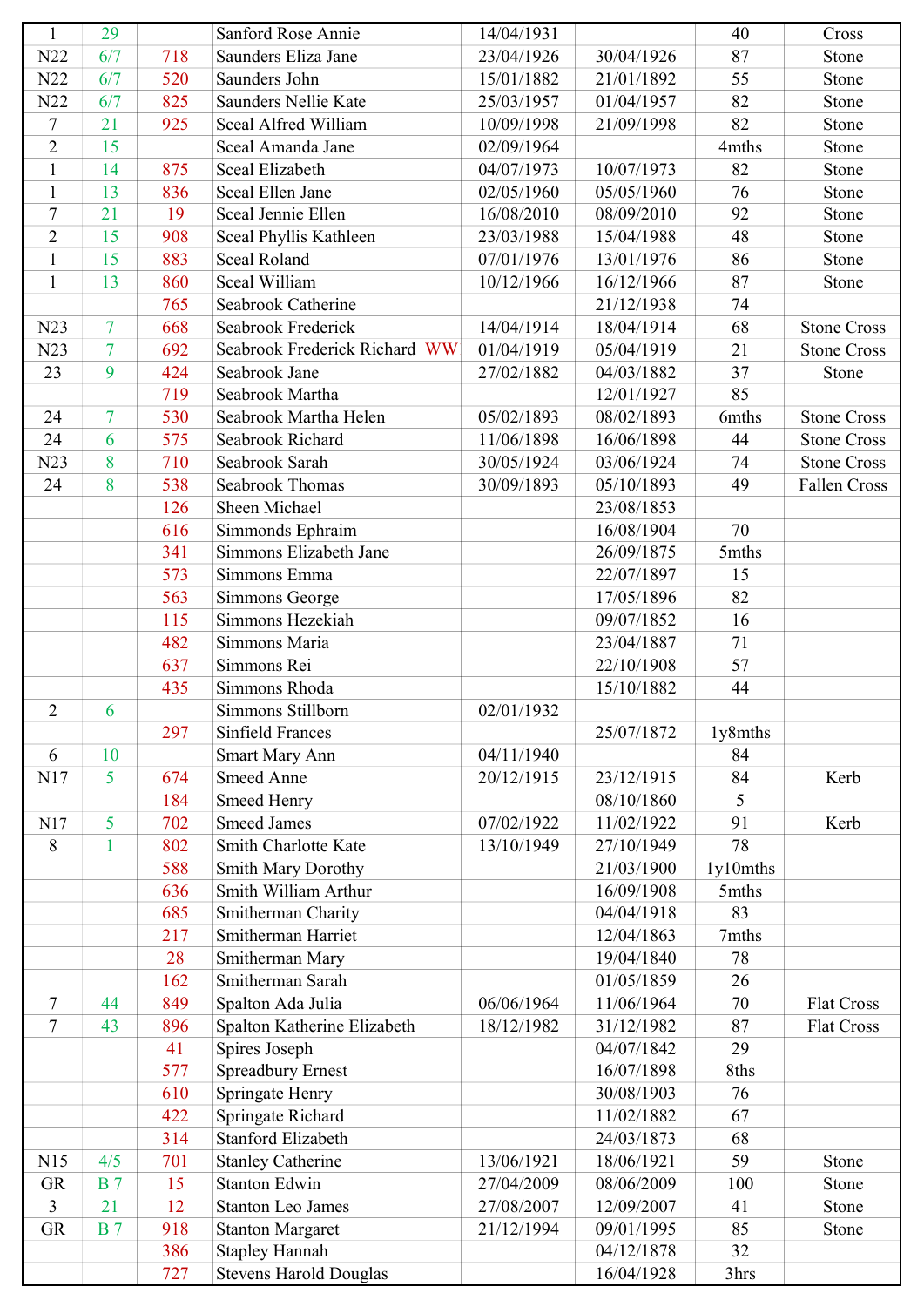|                |                          | 481 | <b>Stevenson Elizabeth</b>      |            | 22/04/1887 | 24             |                   |
|----------------|--------------------------|-----|---------------------------------|------------|------------|----------------|-------------------|
|                |                          | 682 | <b>Stewart Alice</b>            |            | 04/08/1917 | 50             |                   |
| $\mathbf{1}$   | 39                       | 886 | <b>Sturmer Alfred Gilbert</b>   | 25/06/1977 | 30/03/1977 | 80             | Kerb              |
|                |                          | 809 | <b>Sturmer Alice Matilda</b>    |            | 02/10/1952 | 87             |                   |
| $\mathbf{1}$   | 39                       | 880 | <b>Sturmer Annie</b>            | 14/01/1975 | 22/01/1975 | 76             | Kerb              |
|                |                          | 595 | <b>Sturmer Bertie</b>           |            | 16/02/1901 | $\overline{2}$ |                   |
|                |                          | 862 | <b>Sturmer Claude Cecil</b>     |            | 29/07/1967 | 56             |                   |
| $\tau$         | 38                       | 871 | <b>Sturmer Elizabeth Alice</b>  | 26/10/1971 |            | 75             | Kerb              |
| $\tau$         | 38                       | 854 | <b>Sturmer George Charles</b>   | 04/01/1965 |            | 71             | Kerb              |
|                |                          | 698 | <b>Sturmer Joseph</b>           |            | 24/01/1920 | 49             |                   |
|                |                          | 230 | Sullivan Cornelius              |            | 12/09/1864 | 1y5mths        |                   |
| W              |                          | 471 | <b>Summers Eliza</b>            | 05/03/1886 |            | 73             | Stone             |
|                |                          | 622 | <b>Summers James</b>            |            | 17/02/1905 | 67             |                   |
| W              |                          | 533 | Summers Naomi                   | 04/04/1893 |            | 50             | Stone             |
| W              |                          | 337 | <b>Summers Stephen</b>          | 4/3/1875   | 08/03/1875 | 70             | Stone             |
|                |                          | 225 | <b>Taster Samuel</b>            |            | 06/03/1864 | 64             |                   |
| 5              | $\overline{\mathcal{A}}$ |     | Taylor Alfred Edward            | 20/05/1933 | 24/05/1933 | 51             | Kerb              |
|                |                          | 884 | Taylor Alice Ethel              |            | 26/04/1976 | 82             |                   |
| 6              | $\mathbf{1}$             | 714 | Taylor Elizabeth                | 28/01/1925 |            | 76             |                   |
| 3              | 22                       | 14  | Taylor Helen Patricia           | 31/05/2008 | 10/06/2008 | 33             | Stone             |
| $\mathbf{1}$   | 10                       | 780 | Taylor Henry                    | 29/05/1943 | 30/05/1943 | 67             |                   |
|                |                          | 653 | Taylor John                     |            | 12/10/1911 | 67             |                   |
| 6              | 30                       | 815 | Taylor Thomas Joseph            | 06/07/1953 |            | 76             |                   |
|                |                          | 163 | Tester Jemma                    |            | 14/05/1859 | 48             |                   |
|                |                          | 169 | <b>Tester Richard</b>           |            | 04/09/1859 | 49             |                   |
|                |                          | 355 | <b>Thompsett Catherine</b>      |            | 28/12/1876 | 11mths         |                   |
| 3              | 10                       |     | <b>Thompsett Emily</b>          | 03/09/1942 |            | 53             |                   |
| 3              | 10                       | 796 | Thompsett Harry James           | 12/07/1947 |            | 65             |                   |
| W              |                          | 381 | Tibbitt Hannah                  | 02/06/1878 | 06/06/1878 | 57             | Stone             |
| W              |                          | 534 | <b>Tibbitt Thomas</b>           | 11/06/1893 | 15/06/1893 | 75             | Stone             |
| <b>GR</b>      | A <sub>5</sub>           |     | <b>Tolhurst Harriet Marion</b>  | 08/08/1968 |            | 79             | Stone             |
|                |                          | 148 | <b>Tooley Catherine</b>         |            | 27/09/1857 | 1y4mths        |                   |
| N27            | $\overline{2}$           | 661 | Towner William                  |            | 26/05/1913 | 95             |                   |
| 27             | $\overline{2}$           | 498 | Towner Ann                      | 31/03/1888 |            | 67             | Stone             |
|                |                          | 281 | <b>Towner Charlotte</b>         |            | 01/12/1870 | 84             |                   |
|                |                          | 258 | <b>Towner Constance</b>         |            | 12/04/1866 | 50             |                   |
|                |                          | 378 | Towner Edith Jane               |            | 08/02/1878 | 11mths         |                   |
|                |                          | 599 | Towner Eliza                    |            | 12/02/1902 | 82             |                   |
|                |                          | 858 | <b>Towner Ellen</b>             |            | 02/05/1966 | 93             |                   |
|                |                          | 552 | Towner Emily Jane               |            | 16/11/1894 | 29             |                   |
|                |                          | 431 | <b>Towner Frances</b>           |            | 06/07/1882 | 69             |                   |
|                |                          | 461 | <b>Towner Frances Alice</b>     |            | 07/03/1885 | 22             |                   |
| W              |                          | 294 | <b>Towner Frederick William</b> | 21/04/1872 |            | 26             | <b>Flat Stone</b> |
|                |                          | 247 | <b>Towner George</b>            |            | 04/03/1865 | 1y8mths        |                   |
|                |                          | 271 | Towner George William           |            | 23/01/1867 | 10mths         |                   |
| W              |                          | 336 | <b>Towner Harriet</b>           | 26/01/1875 |            | 31             | Flat Stone        |
| 6              | 12                       | 773 | Towner Harry                    | 31/05/1941 |            | 66             |                   |
|                |                          | 540 | <b>Towner Henry Jesse</b>       |            | 14/01/1894 | 1y9mths        |                   |
|                |                          | 347 | Towner Herbert George           |            | 16/04/1876 | 3wks           |                   |
|                |                          | 121 | <b>Towner James</b>             |            | 18/02/1853 | 5wks           |                   |
|                |                          | 598 | Towner Jane                     |            | 02/01/1902 | 82             |                   |
|                |                          | 546 | <b>Towner Jesse</b>             |            | 18/04/1894 | 86             |                   |
|                |                          | 670 | Towner John                     |            | 13/02/1915 | 73             |                   |
| $\overline{4}$ | 15                       | 781 | Towner Louisa Sarah             | 29/05/1944 | 03/06/1944 | 76             | Kerb              |
|                |                          | 399 | Towner Lydia                    |            | 22/02/1880 | 4y6mths        |                   |
|                |                          | 301 | <b>Towner Mary</b>              |            | 15/09/1872 | 43             |                   |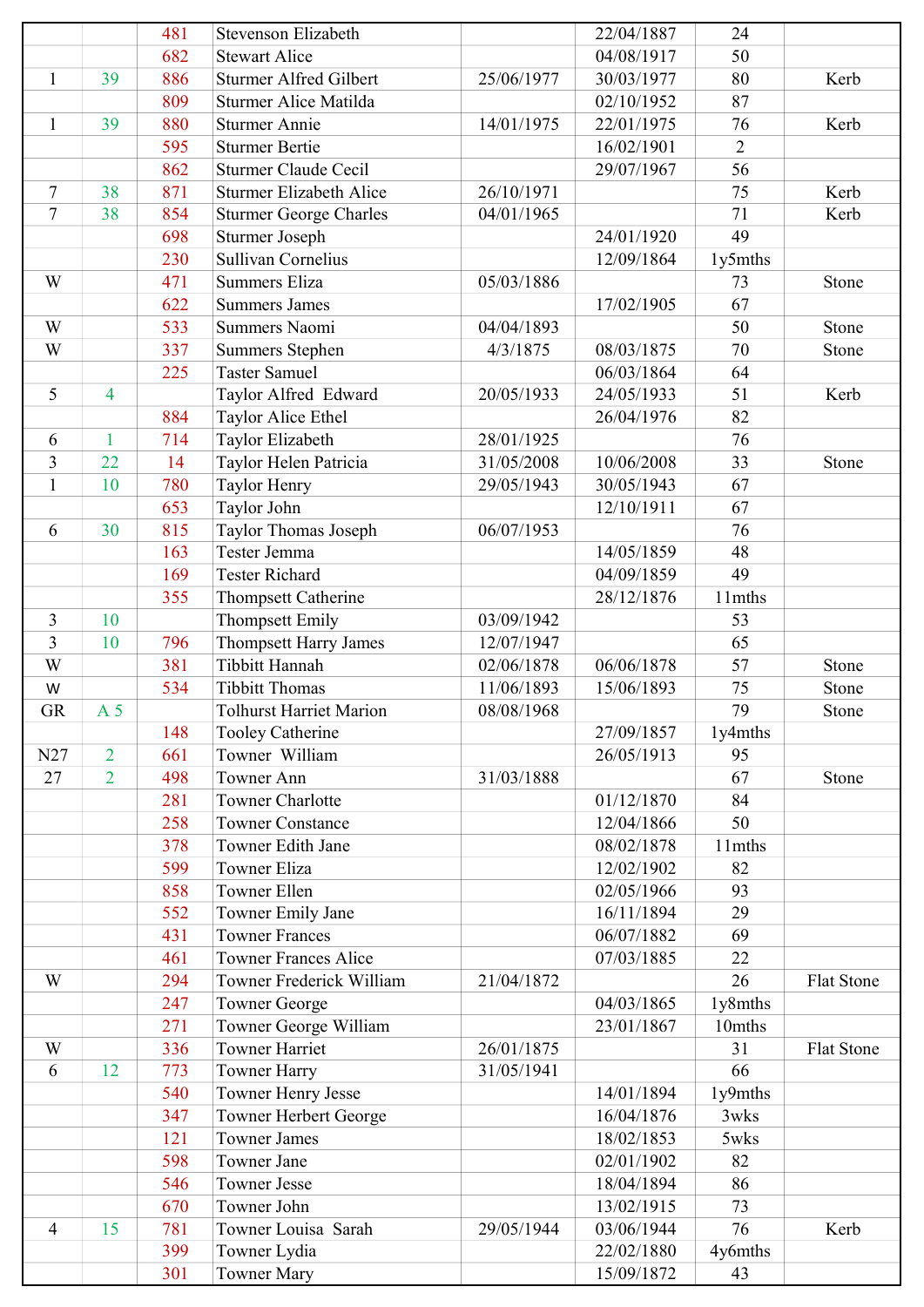|                  |                | 644                   | <b>Towner Samuel</b>                   |            | 24/02/1910 | 87             |                     |
|------------------|----------------|-----------------------|----------------------------------------|------------|------------|----------------|---------------------|
|                  |                | 142                   | <b>Towner Samuel</b>                   |            | 05/02/1856 | 76             |                     |
|                  |                | 669                   | <b>Towner Sarah</b>                    |            | 19/11/1914 | 72             |                     |
|                  |                | 179                   | Towner Sarah                           |            | 03/06/1860 | $\overline{7}$ |                     |
|                  |                | 510                   | Towner Stephen                         |            | 20/02/1890 | 72             |                     |
|                  |                | 551                   | Towner Stephen Henry                   |            | 14/11/1894 | 36             |                     |
|                  |                | 58                    | <b>Towner Thomas</b>                   |            | 08/01/1845 | 59             |                     |
|                  |                | 128                   | Towner Walter                          |            | 20/11/1853 | 27             |                     |
| 4                | 4              | 743                   | <b>Towner Walter</b>                   | 05/02/1933 | 09/02/1933 | 80             | Kerb                |
| 4                | 20             | 798                   | <b>Towner Walter</b>                   | 15/09/1947 | 18/09/1947 | 81             |                     |
|                  |                | 379                   | Towner William                         |            | 16/05/1878 | 65             |                     |
|                  |                | 400                   | Towner William                         |            | 02/03/1880 | 15             |                     |
| 27               | $\overline{2}$ | 661                   | Towner William                         | 26/05/1913 |            | 95             | Stone               |
|                  |                | 687                   | Towner William                         |            | 19/09/1918 | 74             |                     |
| $\overline{4}$   | 5              | 746                   | Towner William Samuel                  | 06/05/1933 | 07/05/1933 | 59             |                     |
|                  |                | 350                   | <b>Townsend Elizabeth</b>              |            | 24/08/1876 | 64             |                     |
| 5                | 5              |                       | Tucker Leonard Argyll                  | 28/01/1938 | 31/01/1938 | 53             | Kerb                |
|                  |                | 321                   | <b>Turner Caroline</b>                 |            | 25/10/1873 | 3wks           |                     |
|                  |                | 453                   | Turner John                            |            | 23/03/1884 | 58             |                     |
|                  |                | 592                   | Twort William John                     |            | 05/01/1901 | 2dys           |                     |
| Ch               |                |                       | Vanderlure Elizabeth August            | 10/07/1760 |            | 90             | Stone               |
| Ch               |                |                       | Vanderlure Esther                      |            | 11/04/1678 |                | Stone               |
| Ch               |                |                       | Vanderlure Peter                       | 05/06/1669 |            |                | Stone               |
| Ch               |                |                       | Vanderlure Rev Samuel                  | 21/02/1660 |            |                | Stone               |
| Ch               |                |                       | Vanderlure Samuel                      | 15/12/1741 | 22/12/1741 | 74             | Stone               |
| Ch               |                |                       | Van-Luke John                          | 14/07/1670 |            |                | Stone               |
| 7                | $\overline{2}$ | 732                   | Vanns Albert Joseph                    | 02/03/1929 | 05/03/1929 | 11days         |                     |
| 6                | 37             | 826                   | Vanns Arron George                     | 22/05/1957 | 25/05/1957 | 73             |                     |
| $\mathbf{1}$     | 8              |                       | Vanns Elizabeth                        | 27/01/1937 |            | 80             |                     |
|                  |                | 677                   | Vanns George                           |            | 30/01/1917 | 26             |                     |
|                  |                | 688                   | Vanns George                           | 17/11/1918 | 21/11/1918 | 80             |                     |
|                  | 37             | 850                   |                                        | 02/09/1964 | 07/09/1964 | 75             |                     |
| 6<br>$\tau$      | 37             | 855                   | Vanns Mary Ann<br>Vanns Ronald Richard | 30/01/1965 |            | 42             |                     |
|                  | 16             | 21                    |                                        | 29/08/2011 | 24/11/2011 | 86             |                     |
| $\overline{2}$   |                |                       | Vaudrey Derek Richard Lionel           |            | 05/07/1979 |                | Stone               |
| $\overline{2}$   | 16             | 890                   | Vaudrey Moira Stephanie                | 29/06/1979 |            | 56             | Stone               |
|                  |                | 40<br>WW <sub>2</sub> | Vince Robert                           |            | 18/06/1842 | 14wks          |                     |
| 4                | 11             |                       | Vousden George Egbert                  | 07/11/1940 |            | 38             | <b>Wooden Cross</b> |
| $\overline{2}$   | 4              |                       | Vousden Peter John Arnold              | 15/09/1928 |            | 12wks          |                     |
| $\overline{2}$   | 13             | 820                   | Vousden Susan                          | 25/10/1956 |            | 10             |                     |
|                  |                | 384                   | Waghorn Edith                          |            | 19/10/1878 | 11wks          |                     |
|                  |                | 444                   | Waghorn James Richardson               |            | 23/06/1883 | 89             |                     |
|                  |                | 564                   | Waghorn John                           |            | 19/06/1896 | 73             |                     |
|                  |                | 515                   | Waghorn John William                   |            | 24/10/1891 | 2mths          |                     |
|                  |                | 494                   | Waghorn Mary                           |            | 18/01/1888 | 89             |                     |
|                  |                | 456                   | Waghorn Rachel Richardson              |            | 28/06/1884 | 82             |                     |
|                  |                | 220                   | Waghorn Richard                        |            | 18/10/1863 | $\tau$         |                     |
|                  |                | 426                   | Waghorn Richard                        |            | 17/03/1882 | 84             |                     |
|                  |                | 620                   | Waghorn Sophia                         |            | 24/11/1904 | 75             |                     |
|                  |                | 385                   | Waghorn Sophia                         |            | 28/10/1878 | 17             |                     |
| 4                | 13             |                       | Waghorn William John                   | 11/03/1943 | 16/03/1943 | 49             | <b>Book</b>         |
| N23              | 6              | 600                   | Waite Emma                             | 04/04/1902 | 09/04/1902 | 55             | <b>Stone Cross</b>  |
| 13               | 20             | 114                   | Waite Richard                          | 23/04/1852 | 03/05/1852 | 50             | Stone               |
| $\overline{4}$   | 8              | 758                   | <b>Wakeford Charles</b>                | 12/06/1937 | 14/06/1937 | 67             |                     |
|                  |                | 873                   | Wakeford Elsa                          |            | 05/07/1972 | 69             |                     |
| 6                | 20             | WW <sub>2</sub>       | Wakeford Frederick George              | 27/07/1944 | 31/07/1944 | 43             | Wooden Cross        |
| $\boldsymbol{7}$ |                | 731                   | Wakeford John Charles Edward           | 23/02/1929 |            | 5 wks          |                     |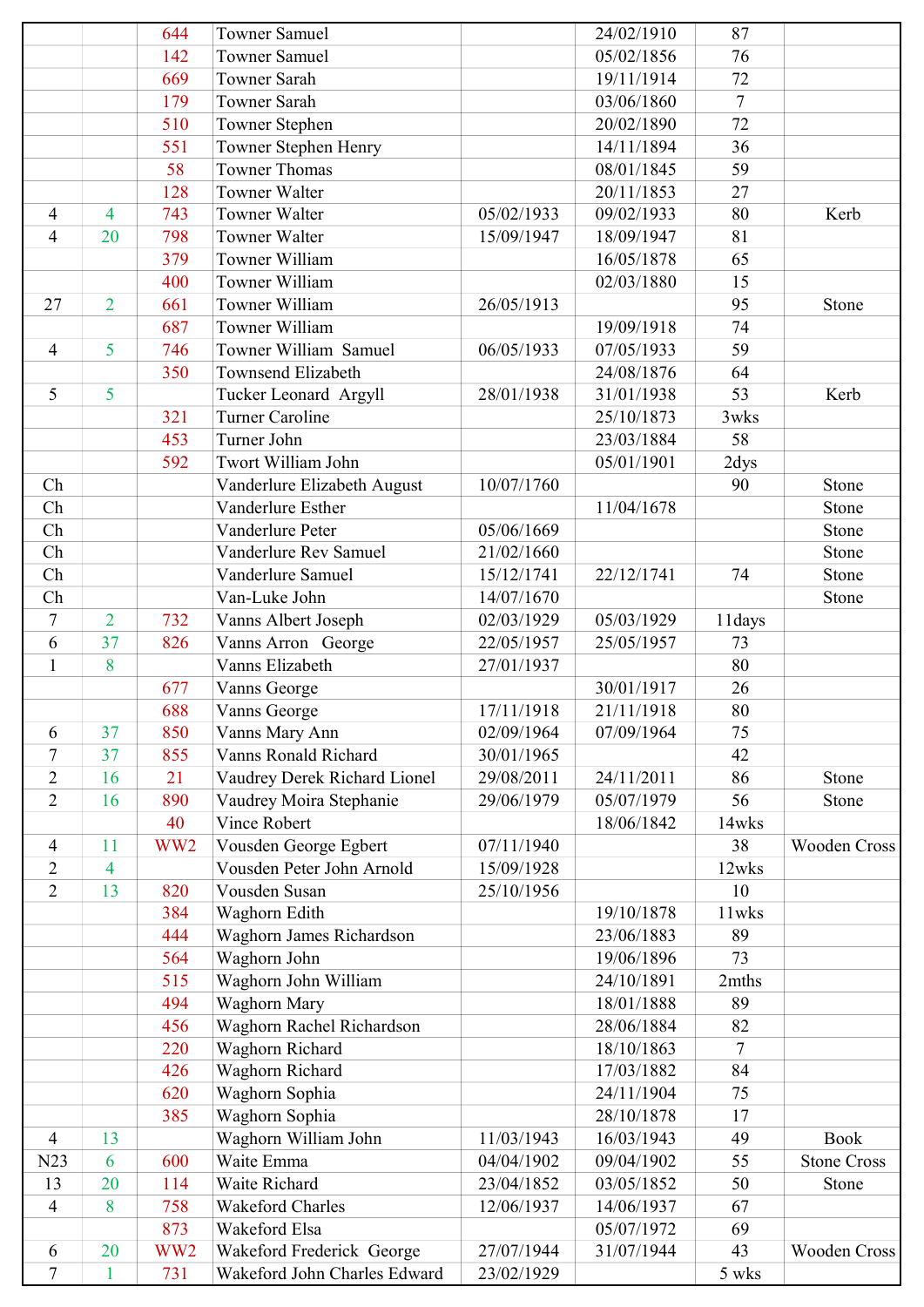| 3                | 27             | 35  | Walker Baby                    | 02/08/2016 | 22/08/2016 | 3mins          | Stone               |
|------------------|----------------|-----|--------------------------------|------------|------------|----------------|---------------------|
|                  |                | 274 | Walker Elizabeth               |            | 22/05/1867 | 1y1mth         |                     |
|                  |                | 37  | Walker Jenny                   |            | 07/03/1842 | 84             |                     |
| 3                | 27             | 22  | Walker Peter Frank             | 23/11/2011 | 07/12/2011 | 74             | Stone               |
| 15               | 4/5            | 867 | Walker- Stanley Florence Jane  | 26/01/1969 |            | 80             | Stone               |
| 15               | 4/5            | 897 | Walker Stanley William James   | 14/01/1983 | 02/02/1983 | 94             | Stone               |
| $\mathfrak{Z}$   | 27             | 26  | Walker Susan                   | 06/10/2013 | 23/10/2013 | 71             | Stone               |
| $\boldsymbol{7}$ | 27             | 901 | Wallis Robert                  | 27/10/1984 | 02/11/1984 | 53             | Stone               |
|                  |                | 107 | Walter Elizabeth               |            | 01/09/1851 | 5wks           |                     |
|                  |                | 596 | Walter Henry Sherlock          |            | 13/03/1901 | 73             |                     |
|                  |                | 626 | Walter Hester                  |            | 01/01/1906 | 76             |                     |
|                  |                | 263 | Ware Jane                      |            | 04/12/1866 | 63             |                     |
|                  |                | 250 | Ware Richard                   |            | 07/12/1865 | 60             |                     |
|                  |                | 322 | Ware Richard                   |            | 08/11/1873 | 47             |                     |
|                  |                | 53  | Ware Robert                    |            | 08/10/1843 | 3mths          |                     |
|                  |                | 90  | Ware Samuel                    |            | 30/06/1849 | 10             |                     |
|                  |                | 522 | Waterman Alfred Walter         |            | 25/02/1892 | 8              |                     |
|                  |                | 261 | Waterman Elizabeth             |            | 18/10/1866 | 8              |                     |
| 4                | $\overline{7}$ | 753 | Waterman Harriett              | 05/02/1934 |            | 69             |                     |
| $\overline{4}$   | 7              | 756 | Waterman James                 | 15/06/1934 | 18/06/1934 | 75             |                     |
|                  |                | 649 | Waterman John                  |            | 28/04/1911 | 77             |                     |
|                  |                | 518 | Waterman Margaret              |            | 12/10/1891 | 64             |                     |
|                  |                | 469 | Waterman Margaret Hannah       |            | 14/11/1885 | 9mths          |                     |
|                  |                | 203 | Waterman Marshall              |            | 02/03/1862 | 3              |                     |
|                  |                | 143 | Waterman Mary                  |            | 04/04/1856 | 54             |                     |
|                  |                | 75  | Waterman Richard               |            | 21/03/1847 | 5mths          |                     |
|                  |                | 221 | Waterman Robert                |            | 25/10/1863 | 6              |                     |
|                  |                | 25  | Waterman Sarah                 |            | 22/12/1839 | 15             |                     |
|                  |                | 657 | Waterman Susannah              |            | 02/10/1912 | 74             |                     |
|                  |                | 104 | Waterman Thomas                |            | 30/12/1850 | 57             |                     |
|                  |                | 243 | Waterman William               |            | 25/08/1865 | 57             |                     |
|                  |                | 514 | Waterman William               |            | 12/01/1891 | 68             |                     |
|                  |                | 437 | Waterman William John          |            | 16/11/1882 | 4mths          |                     |
| W                |                | 49  | Weatherall Trevor Relph        | 30/11/2018 | 09/06/2019 | 89             | Bench               |
| $\mathbf{1}$     | 26/27          |     | <b>Weaver Arthur Thomas</b>    | 03/05/1993 | 12/05/1993 | 84             | Stone               |
| $\mathbf{1}$     | 26/27          | 18  | Weaver Jane Amelia             | 20/06/2010 | 07/07/2010 | 100            | Stone               |
| $\tau$           | 35             |     | <b>Weaver Stanley</b>          | 22/07/2007 |            | 82             | Kerb                |
| $\overline{3}$   | 33             | 44  | Webb Mary Ruth Harris          | 09/07/2018 | 24/07/2018 | 101            | <b>Wooden Cross</b> |
|                  |                | 591 | Webb William Bowles            |            | 22/10/1900 | 6wks           |                     |
|                  |                | 627 | <b>Wells Charles</b>           |            | 28/04/1906 | 10mths         |                     |
| $\overline{2}$   | 5              |     | Wells Edna                     | 12/02/1931 |            | 4days          |                     |
|                  |                | 333 | Wells Frederick                |            | 06/11/1874 | 29             |                     |
|                  |                | 506 | <b>Wells Frederick Charles</b> |            | 03/11/1889 | $\overline{2}$ |                     |
|                  |                | 268 | Wells George                   |            | 05/09/1866 | 51             |                     |
|                  |                | 553 | Wells Horace                   |            | 21/11/1894 | 9              |                     |
| 6                | 32             | 817 | Wells John                     | 27/04/1955 | 30/04/1955 | 52             | Kerb                |
|                  |                | 460 | Wells Martyr                   |            | 28/12/1884 | $\overline{2}$ |                     |
|                  |                | 624 | Wells Mary Ann                 |            | 17/08/1905 | 47             |                     |
|                  |                | 483 | Wells Philadelphia             |            | 08/06/1887 | 81             |                     |
| $\overline{2}$   | 11             |     | Wenham Charles John            | 24/10/1944 | 27/10/1944 | $\overline{4}$ | Stone               |
|                  |                | 211 | Westfield George               |            | 27/09/1862 | 3y9mths        |                     |
|                  |                | 387 | Wheeler John                   |            | 11/12/1878 | 78             |                     |
|                  |                | 394 | <b>Wheeler Mary</b>            |            | 22/10/1879 | 81             |                     |
| 3                | 30             | 28  | White Philip John              | 06/01/2014 | 30/01/2014 | 61             | Plaque              |
|                  |                | 368 | <b>Wickens Emily Florence</b>  |            | 30/09/1877 | 5mths          |                     |
|                  |                | 360 | Wickens Joseph                 |            | 12/04/1877 | 8mths          |                     |